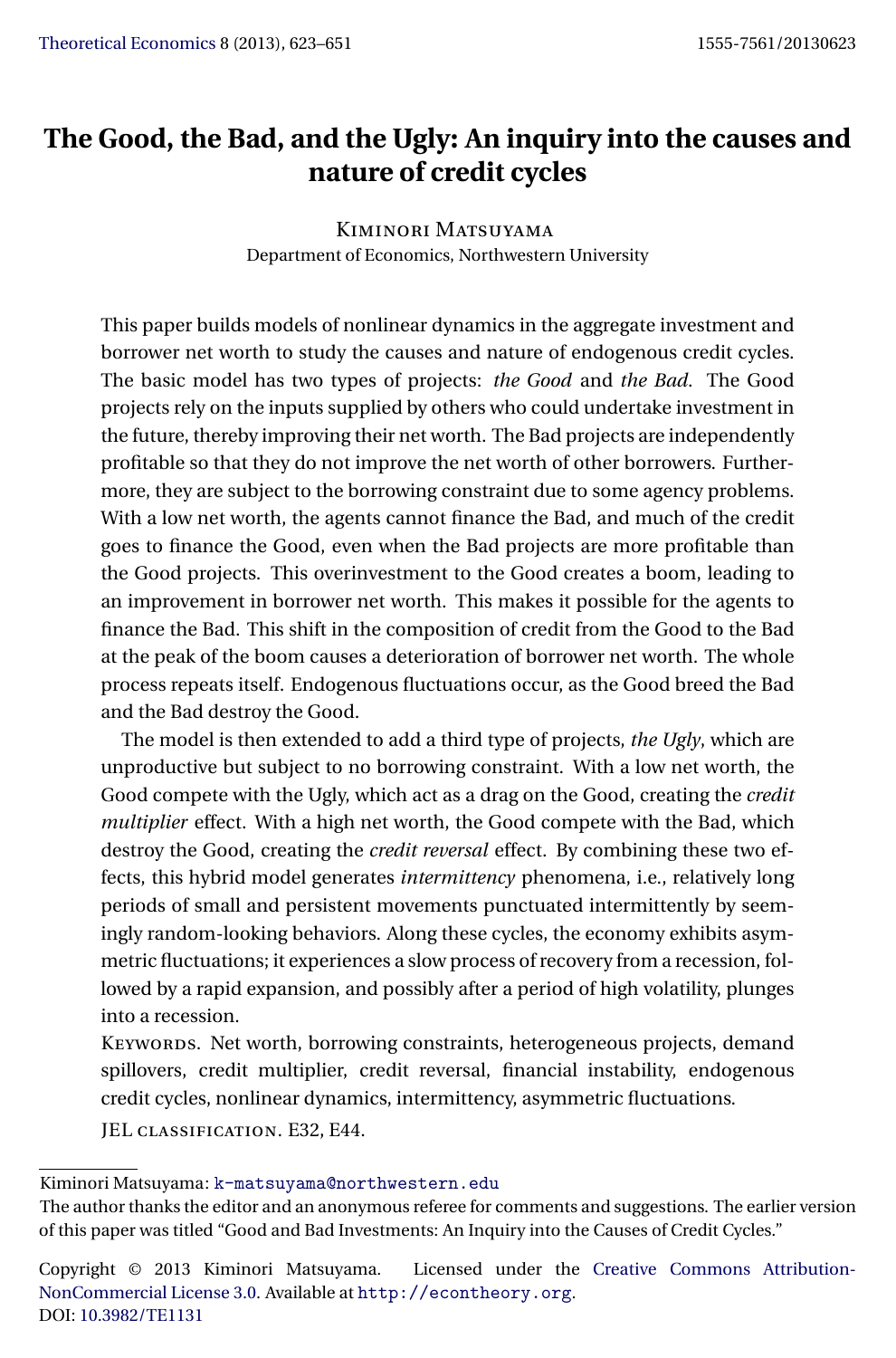#### 1. Introduction

<span id="page-1-0"></span>It is commonly argued that an economic expansion often comes to an end as a result of the changing nature of credit and investment at the peak of the boom. According to the popular argument, "success breeds crises." After prolonged periods of expansion, more credit becomes extended to finance some "questionable" activities. Such an extension of credit causes volatility and destabilizes the economy.<sup>1</sup> Central bankers indeed seem concerned that financial frenzies that emerge after a period of economic expansion might lead to misallocation of credit, thereby pushing the economy into a recession, and they often attempt to take precautionary measures to cool down the boom and to achieve a soft landing of the economy.

This paper develops dynamic general equilibrium models of endogenous credit cycles that provide a theoretical support for the view that changing compositions of credit and of investment are responsible for creating instability and fluctuations. Furthermore, the equilibrium dynamics display some features reminiscent of the popular argument. Contrary to the popular argument, however, the agents are assumed to be fully rational and instability is not caused by "euphoria," "manias," or "irrational exuberance." Indeed, fluctuations are not at all driven by the expectations of the agents, whether they are rational or not. In the models developed below, the equilibrium path is unique and the cycles are purely deterministic. Endogenous fluctuations occur when the unique steady state of the time-invariant, deterministic nonlinear dynamical system loses its stability. They are based on neither "sunspots" nor "bubbles" nor any form of indeterminacy or self-fulfilling expectations.<sup>2</sup>

Behind instability in our models is the heterogeneity of investment projects. Investment projects differ in many dimensions. They differ not only in profitability, but also in the severity of agency problems, which determine their borrowing constraints. In addition, they differ in the input requirements, which create different general equilibrium effects, different degrees of demand spillovers, or "backward linkages," to use [Hirschman'](#page-27-0)s [\(1958\)](#page-27-0) terminology. As a result, not all the profitable investments contribute equally to the overall balance sheet condition of the economy.

For example, imagine that there are two types of profitable investment projects, which we call *the Good* and *the Bad*. The Good projects rely on the inputs supplied by others who could undertake investment in the future. By generating demand for these inputs, the Good projects improve the net worth of those who supply these inputs. The Bad are independently profitable so that they do not require the inputs supplied by others and hence fail to improve their net worth. In addition, the Bad projects are subject to borrowing constraints due to some agency problems. When the net worth is low, the agents are unable to finance the Bad projects and much of the credit goes to finance the Good projects, even when the Bad projects may be more profitable than the Good

<sup>&</sup>lt;sup>1</sup>Kindleberger [\(1996,](#page-27-0) Chapter 2) offers a lucid exposition of the popular argument, the most well known of which is the financial instability hypothesis of [Minsky](#page-28-0) [\(1975,](#page-28-0) [1982\)](#page-28-0). See also [Hawtrey](#page-27-0) [\(1913\)](#page-27-0) for an earlier example.

<sup>2</sup>For broad surveys on endogenous cycles, see [Boldrin and Woodford](#page-27-0) [\(1990\)](#page-27-0) and [Guesnerie and Wood](#page-27-0)[ford](#page-27-0) [\(1992\)](#page-27-0).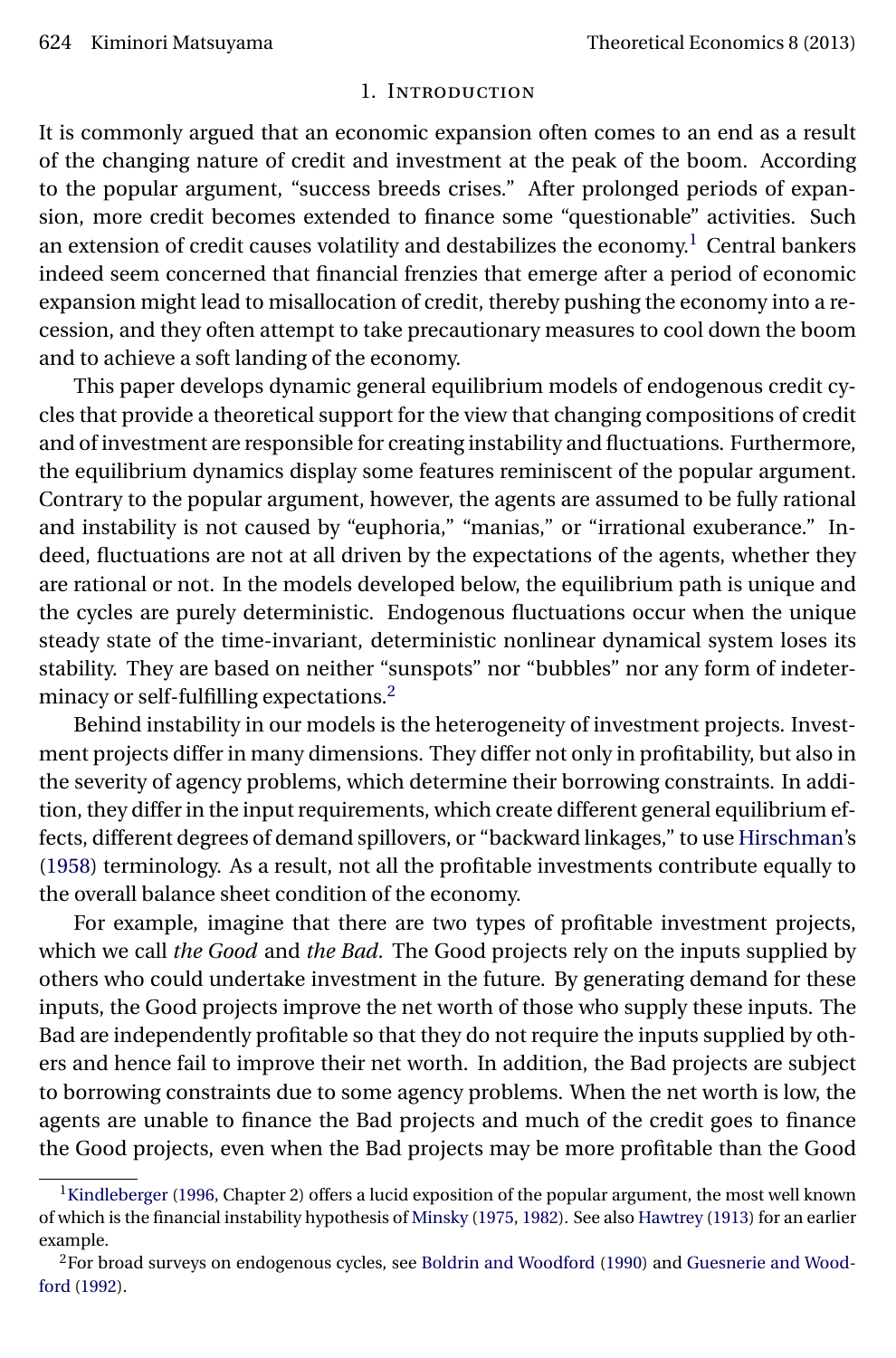<span id="page-2-0"></span>projects. This overinvestment to the Good projects generates high demand spillovers, creating a boom and leading to an improvement in borrower net worth. During a boom, with an improved net worth, the agents are now able to finance the Bad projects. The credit is now redirected from the Good to the Bad. This change in the composition of credit and of investment at the peak of the boom causes a deterioration of borrower net worth. The whole process repeats itself. Along these cycles, the Good breed the Bad and the Bad destroy the Good, as in ecological cycles driven by predator–prey or host–parasite interactions.<sup>3</sup> We call these two types of projects the Good and the Bad, not because of their welfare implications. We call them the Good and the Bad because of their different propensity to generate wealth for other investors. Key for generating instability and endogenous fluctuations are (a) some profitable investments contribute less to improve the net worth of other borrowers and (b) such investments are subject to agency problems, which are neither too big nor too small, so that the agents can finance them when their net worth is sufficiently high, but not when their net worth is low.

Many recent studies in macroeconomics of credit market frictions have investigated the role of borrower net worth in the propagation mechanisms; see [Matsuyama](#page-27-0) [\(2008\)](#page-27-0) for a survey. Among the most influential is [Bernanke and Gertler](#page-27-0) [\(1989\)](#page-27-0). Their study, as well as many others, focused on the *credit multiplier* mechanism: how the borrowing constraints introduce *persistence* into the aggregate investment dynamics. In the absence of exogenous shocks, there would be no recurrent fluctuations in their model. $4$ The present study, alternatively, emphasizes the *credit reversal* mechanism: how borrowing constraints introduce *instability* into the dynamics, which causes recurrent fluctuations even in the absence of any external shock. It should be pointed out that the present study and Bernanke–Gertler both share the observation that in the presence of credit market frictions, saving does not necessarily flow into the most profitable investment projects, and that this problem can be alleviated (aggravated) by a higher (lower) borrower net worth. The two studies differ critically in the assumption on the set of profitable investment projects that compete for credit. In the Bernanke and Gertler model, all the profitable investments contribute equally to improve net worth of other borrowers. It is assumed that the only alternative use of saving in their model—storage—is unprofitable, subject to no borrowing constraint, and generates no demand spillovers. This means that when an improved net worth allows more saving to flow into the profitable investments, saving is redirected *toward* the investments that generate demand spillovers, which further improve borrower net worth. This is the mechanism behind the credit multiplier effect in their model (and many others in the literature). The present study differs from Bernanke and Gertler in that *not all* the profitable investments have

<sup>&</sup>lt;sup>3</sup>While the intuition behind fluctuations is similar to that of predator-prey cycles in biology, our models are quite different from what mathematical biologists call the predator–prey models (see, e.g., [Murray 1989\)](#page-28-0).

<sup>&</sup>lt;sup>4</sup>In one variation of their models, [Kiyotaki and Moore](#page-27-0) [\(1997,](#page-27-0) Section III) demonstrate that the equilibrium dynamics display oscillatory convergence to the steady state, which is why they called their paper, "Credit Cycles." However, these oscillations occur because they add the assumption that the investment opportunity arrives stochastically to each agent. The borrowing constraints in all of their models work only to amplify the movement caused by shocks, instead of reversing it. In any case, in all of their models, the steady state is stable and any fluctuations dissipate in the absence of exogenous shocks.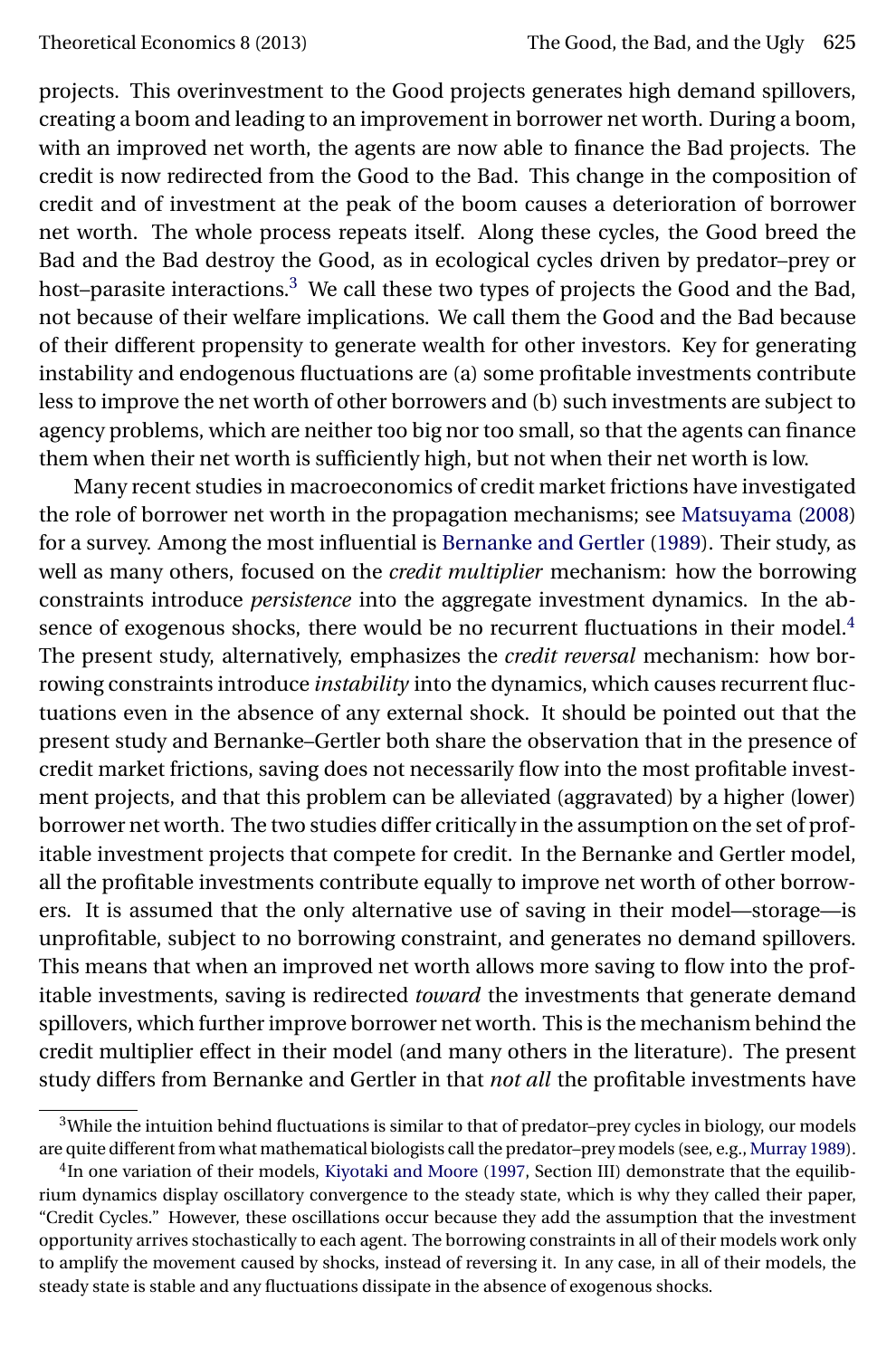<span id="page-3-0"></span>the same demand spillover effects. *Some* profitable investments, which are subject to the borrowing constraints, do not improve the net worth of other borrowers. This means that when an improved net worth allows more saving to flow into such profitable investments, saving may be redirected *away from* the investments that generate demand spillovers, which causes a deterioration of borrower net worth. This is the mechanism behind the credit reversal effect.

Needless to say, these two mechanisms are not mutually exclusive and can be usefully combined. We will indeed present a hybrid model, which allows for three types of projects: *the Good*, *the Bad*, and *the Ugly*. Only the Good improve the net worth of other borrowers; neither the Bad nor the Ugly improve the net worth of other borrowers. The Bad are profitable but subject to the borrowing constraint. The Ugly are unprofitable but subject to no borrowing constraint (as the storage technology in the Bernanke–Gertler model). Thus, when the net worth is low, the Good compete with the Ugly, which act as a drag on the Good so that the model behaves like the Bernanke–Gertler model, with its credit multiplier effect. When the net worth is high, the Good compete with the Bad, which destroy the Good, creating the credit reversal effect, as in the basic model. By combining the two effects, this hybrid model generates *intermittency* phenomena. That is to say, relatively long periods of small and persistent movements are punctuated intermittently by seemingly random-looking behaviors. Along these cycles, the economy exhibits asymmetric fluctuations; it experiences a slow process of recovery from a recession, followed by a rapid expansion, and possibly after a period of high volatility, plunges into a recession.

A few existing studies demonstrate endogenous credit cycles through some sorts of credit reversal mechanism. In [Azariadis and Smith \(1998\),](#page-27-0) the source of credit friction is adverse selection; financial markets cannot tell savers from investors. With a higher capital stock, the rate of return on saving is so low that savers have the incentive to pretend to be investors. To prevent this, the credit market is characterized by a separating equilibrium, in which the volume of credit offered to borrowers is restricted, which leads to a lower investment. In [Aghion et al. \(1999\),](#page-27-0) demand spillovers from the investment benefit savers more than investors so that a high investment shifts wealth distribution toward savers, which makes investors more dependent on external finance, which leads to a lower investment. In [Matsuyama](#page-27-0) [\(2007,](#page-27-0) [2008,](#page-27-0) Section 5.1.2), cycles occur because an improved net worth shifts the credit composition toward small scale projects with lower productivity. In [Matsuyama](#page-27-0) [\(2008,](#page-27-0) Section 5.2), an improved net worth shifts the credit composition toward less productive projects that come with bigger private benefits.<sup>5</sup> None of these models generates intermittency and asymmetric fluctuations.

The rest of the paper is organized as follows. [Section 2](#page-4-0) presents the model of the Good and the Bad projects, and derives the dynamical system that governs the equilibrium trajectory under the additional assumption that the Good are not subject to any borrowing constraint. [Section 3](#page-11-0) characterizes the equilibrium path for the full set of parameter values, which enables us to identify the condition under which the steady state loses its stability and endogenous fluctuations occur. The main conclusion is that

[<sup>5</sup>Matsuyama](#page-27-0) [\(2008,](#page-27-0) Sections 5.3.2 and 5.3.3) briefly sketches a few results in this paper.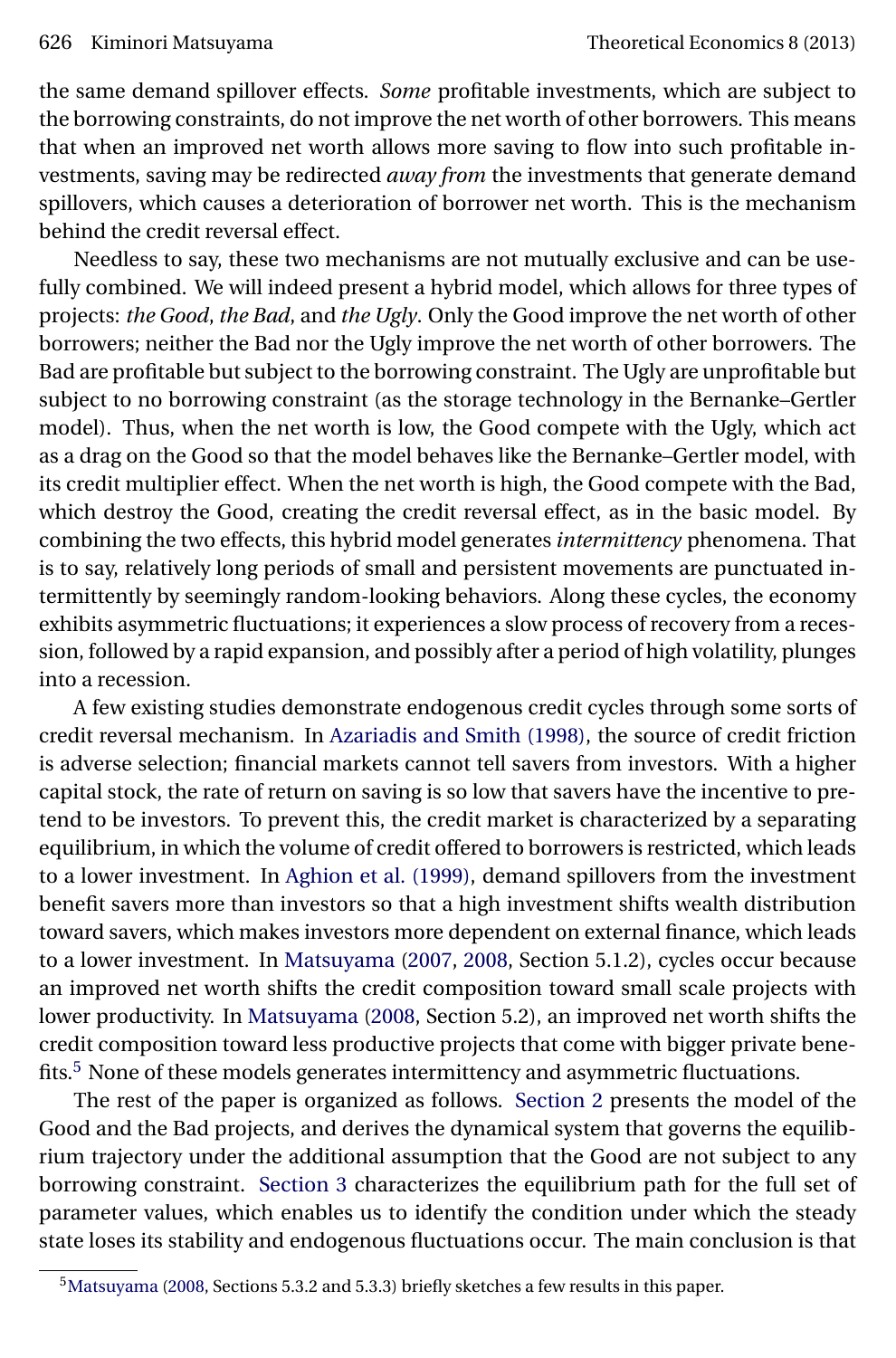<span id="page-4-0"></span>when the Bad are sufficiently profitable, instability and fluctuations occur when agency problems for the Bad are neither too low nor too high. [Section 4](#page-17-0) reintroduces a borrowing constraint for the Good projects. [Section 5](#page-19-0) develops a model of the Good, the Bad, and the Ugly that combines both credit multiplier and credit reversal effects and shows how intermittency and asymmetric fluctuations occur. [Section 6](#page-24-0) offers some concluding comments.

# 2. The Good and the Bad

Time is discrete and extends from zero to infinity ( $t = 0, 1, \ldots$ ). The basic framework is the [Diamond](#page-27-0) [\(1965\)](#page-27-0) overlapping generations model with two period lives. There is one final good, the *numeraire*, which can be either consumed or invested. In each period, a unit measure of agents arrives and stay active for two periods. In the first period, each agent is endowed with and supplies inelastically one unit of the input called "labor" at the competitive "wage rate,"  $w_t$ . The agents consume only in the second period. Thus, the aggregate labor supply is  $L_t = 1$ , and the equilibrium value of their labor endowment,  $w_t$ , is also the net worth of the young agents at the end of period t. The young agents in period  $t$  need to allocate their net worth to finance their consumption in period  $t + 1$ . The following options are available to them.

First, all the young agents can lend a part or all of their net worth in the competitive credit market, which earns a gross return equal to  $r_{t+1}$  per unit. If they lend their entire net worth, their second-period consumption is equal to  $r_{t+1}w_t$ . Second, some young agents have access to an investment project and may use a part or all of their net worth to finance it. There are two types of projects, both of which come in discrete units. Each young agent has access to at most one type of project, and each young agent can manage at most one project. More specific details follow.

*The Good*: A fraction  $\mu_1$  of the young agents have access to the Good projects. To help the narrative, let us call them *entrepreneurs*, who know how to set up a firm. Setting up a firm requires one unit of the final good invested in period  $t$ . This enables these agents to produce  $\phi(n_{t+1})$  units of the final good in period  $t + 1$  by employing  $n_{t+1}$  units of labor supplied by the next generation at the competitive wage rate,  $w_{t+1}$ . The production function satisfies  $\phi(n) > 0$ ,  $\phi'(n) > 0$  and  $\phi''(n) < 0$  for all  $n > 0$ . Maximizing the profit,  $\phi(n_{t+1}) - w_{t+1}n_{t+1}$ , yields the demand for labor per firm,  $w_{t+1} = \phi'(n_{t+1})$ . The equilibrium profit from running a firm in period  $t + 1$  can thus be expressed as an increasing function of the equilibrium employment,  $\pi_{t+1} = \pi(n_{t+1})$  $\phi(n_{t+1}) - \phi'(n_{t+1})n_{t+1}$  with  $\pi'(n_{t+1}) = -\phi''(n_{t+1})n_{t+1} > 0$ .

If  $w_t$  < 1, these agents need to borrow  $1 - w_t > 0$  in the competitive credit market to start the project. If  $w_t > 1$ , they can start the project and lend  $w_t - 1 > 0$ . In either case, the second-period consumption is equal to  $\pi_{t+1} - r_{t+1}(1 - w_t)$  if they start the project, which is greater than or equal to  $r_{t+1}w_t$  (the second-period consumption if they lend their entire net worth in the credit market) if and only if

$$
\pi_{t+1} \ge r_{t+1}.\tag{1}
$$

The entrepreneurs are willing to set up firms if and only if the profitability condition, (1), holds.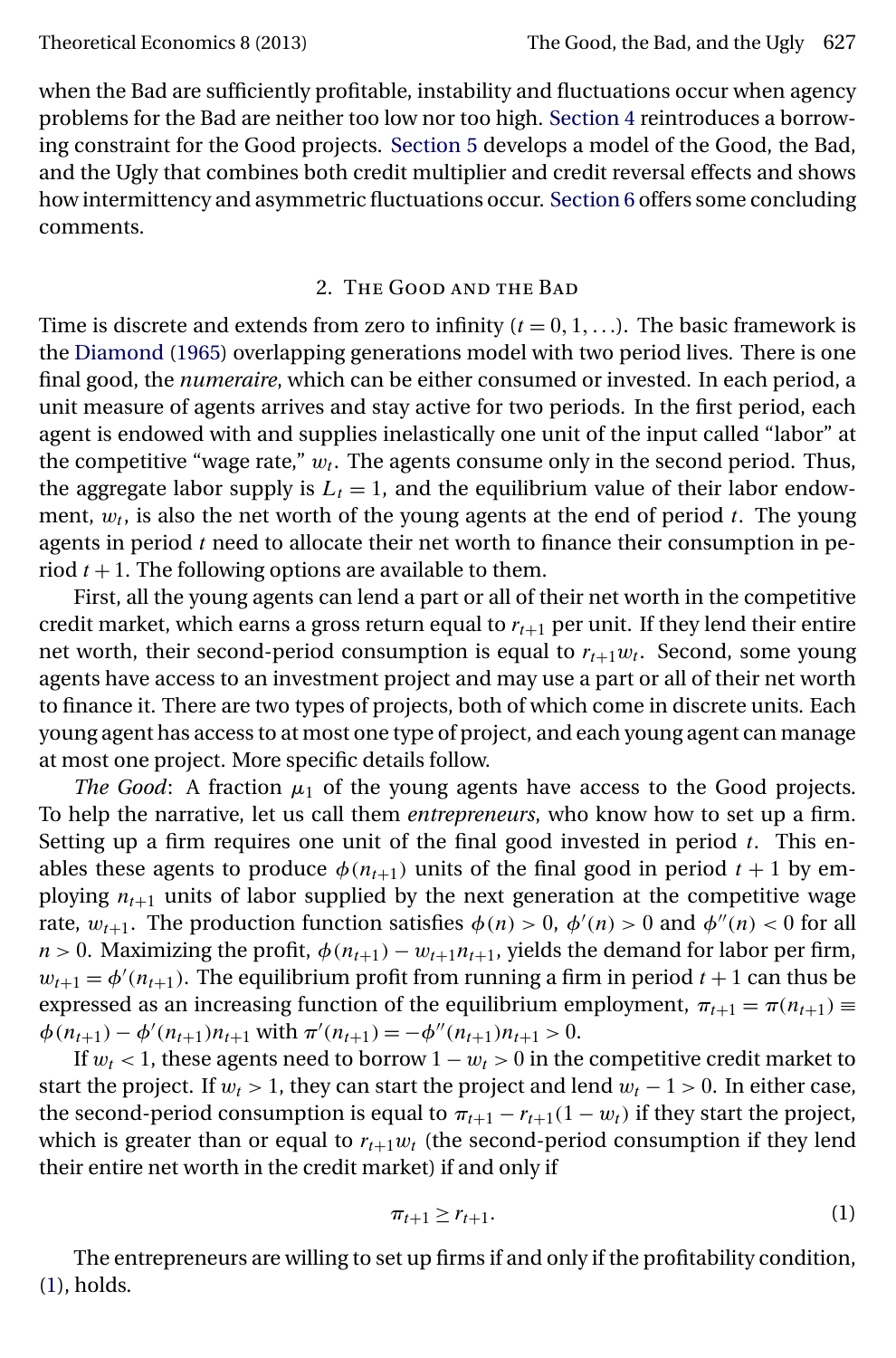<span id="page-5-0"></span>*The Bad*: A fraction  $\mu_2 \leq 1 - \mu_1$  of the young agents have access to a project, which requires m units of the final good to be invested in period t and generates Rm units of the final good in period  $t + 1$ . For want of a better term, let us call them *traders*. Note that, unlike the entrepreneurs, their capital does not require the use of "labor" as the complementary input. We may thus interpret their activities as holding onto the final good for one period to earn the gross return equal to  $R$  per unit, without generating any input demand.

If  $w_t < m$ , these agents need to borrow  $m - w_t > 0$  to start the project. If  $w_t > m$ , they can start the project and lend  $w_t - m > 0$ . Their second-period consumption is thus equal to  $Rm - r_{t+1}(m - w_t)$  as a trader, which is greater than  $r_{t+1}w_t$  if and only if

$$
R \geq r_{t+1}.\tag{2}
$$

The traders are willing to start their operation if and only if (2) holds.

Remark 1. Note that the terminology, the Good and the Bad, reflects differential propensity to generate pecuniary externalities; the Good improve the net worth of future borrowers, but the Bad fail to do so. Here, this key feature is introduced by assuming that the Good rely on the "labor" supplied by the next generation, while the Bad are independently profitable. The term "labor" in our model should not be literally interpreted. Instead, it should be interpreted more broadly to include any inputs supplied or any assets held by potential borrowers, who could sell them or use them as collateral to ease their borrowing constraints. Beyond such differential general equilibrium price effects, our mechanism does not require what these projects must be like. In more general settings, the projects that generate more pecuniary externalities than others need not be more "productive," more "socially beneficial," or more "labor-intensive."

The designations "entrepreneurs" and "traders" should not be literally interpreted either. Their identity is not essential beyond the types of projects these agents initiate, so these designations should be interpreted merely as mnemonic devices, which help the narrative when discussing two types of agents. $6 \text{ Matsuyama}$  [\(2004\)](#page-27-0) discusses more extensively how these projects can be given different interpretations with different empirical implications.

Indeed, it is not essential that different agents have access to different projects. One could alternatively assume that all the agents are homogenous and have access to both types of projects. As long as no agent can invest in both projects simultaneously and the creditor can observe the type of investment made by the borrower, the results would carry over, even though it would make the derivation of the equilibrium condition far more complicated. It is also not essential that each agent can manage at most one project. This assumption reduces each agent's investment decision to a binary choice, simplifying the analysis, although it introduces the need for additional parameter restrictions; see the assumptions A2 and A3 later. The assumption of the minimum investment requirement is essential. Without the nonconvexity, the borrowing constraint

<sup>6</sup>Alternative terms that have been suggested to me include "employers vs. nonemployers," "Good vs. Bad agents," and "Type-I vs. Type-II agents," but I found them rather cumbersome.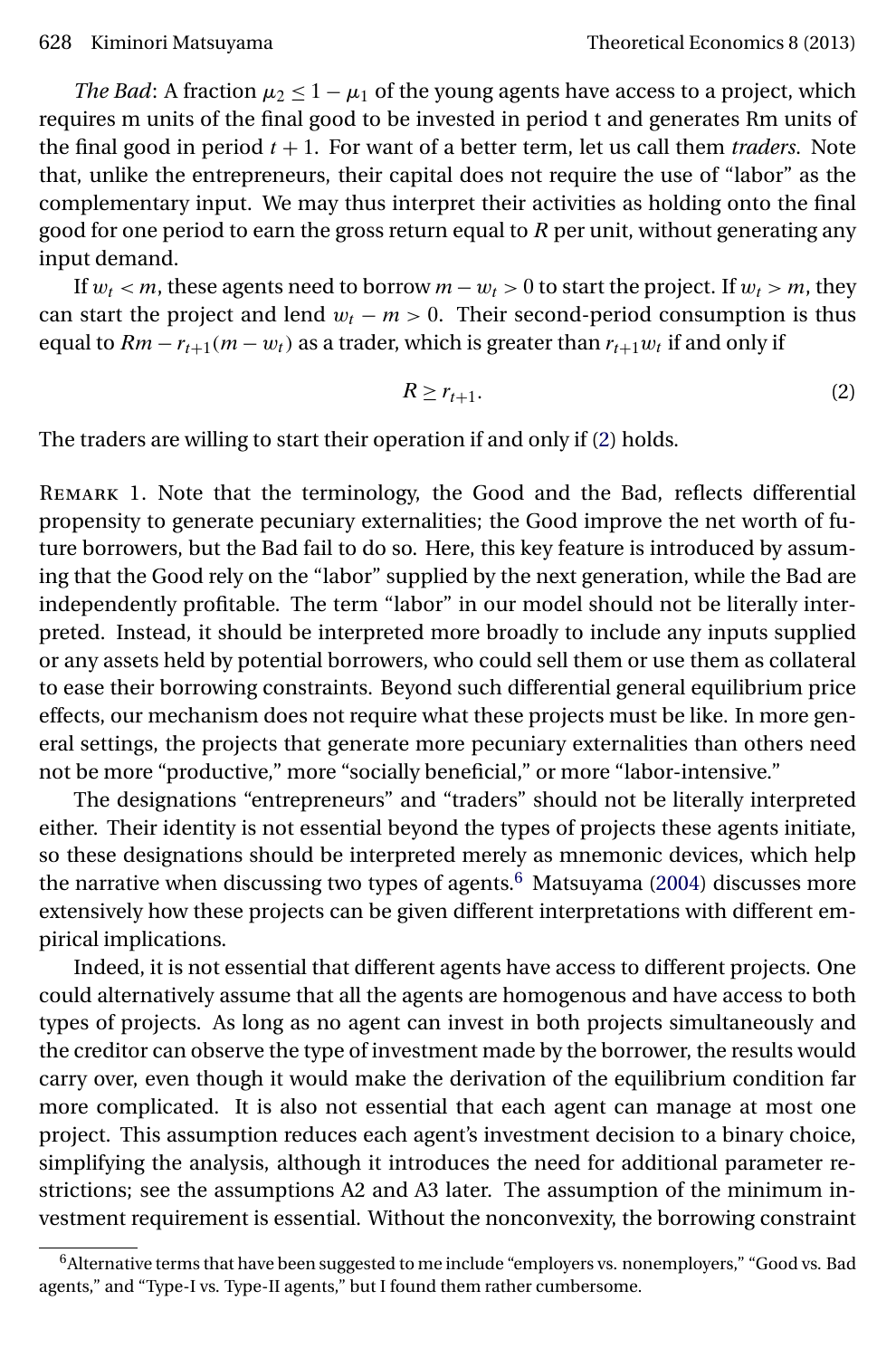<span id="page-6-0"></span>introduced later would never be binding.<sup>7</sup> The assumption that the two projects may have different minimum requirements does not play any essential role in this paper.<sup>8</sup>

# *The borrowing constraints*

The credit market is competitive in that both lenders and borrowers take the equilibrium rate of return,  $r_{t+1}$ , given. It is imperfect, however, in that one may not be able to borrow any amount at the equilibrium rate. The borrowing limit exists because the borrowers can pledge only up to a fraction of the project revenue for the repayment.<sup>9</sup> More specifically, the entrepreneurs would not be able to credibly commit to repay more than  $\lambda_1 \pi_{t+1}$ , where  $0 \leq \lambda_1 \leq 1$ . Knowing this, the lenders would allow the entrepreneurs to borrow only up to  $\lambda_1 \pi_{t+1}/r_{t+1}$ . Thus, the entrepreneurs can start their businesses only if

$$
w_t \ge 1 - \lambda_1 \pi_{t+1}/r_{t+1}.
$$
\n(3)

The borrowing constraint thus takes the form of the net worth requirement. The entrepreneurs set up their firms only when both [\(1\)](#page-4-0) and (3) are satisfied. Note that (3) implies [\(1\)](#page-4-0) if  $w_t \le 1 - \lambda_1$  and that (1) implies (3) if  $w_t \ge 1 - \lambda_1$ . In other words, the profitability is a relevant constraint when  $w_t > 1 - \lambda_1$ , while the borrowing constraint is a relevant constraint when  $w_t < 1 - \lambda_1$ . Likewise, the traders would not be able to credibly commit to repay more than  $\lambda_2 Rm$ , where  $0 \leq \lambda_2 \leq 1$ . Knowing this, the lender would allow the traders to borrow only up to  $\lambda_2 Rm/r_{t+1}$ . Thus, they cannot start their operations unless

$$
w_t \ge m[1 - \lambda_2 R/r_{t+1}]. \tag{4}
$$

The traders invest in their operations only when both [\(2\)](#page-5-0) and (4) are satisfied. Note that (4) implies [\(2\)](#page-5-0) if  $w_t \leq (1 - \lambda_2)m$  and that (2) implies (4) if  $w_t \geq (1 - \lambda_2)m$ . Again, the borrowing constraint (4) can be binding only if  $w_t \le (1 - \lambda_2)m$ .

As it turns out, the borrowing constraint for the Good is not essential for generating the credit reversal mechanism that causes instability and fluctuations. We therefore set  $\lambda_1 = 1$  and drop the subscript from  $\lambda_2$  and let  $\lambda_2 = \lambda < 1$  until [Section 3.](#page-11-0) It is shown in [Section 4](#page-17-0) that, for any fixed  $\lambda_2 < 1$ , the results are robust to a small reduction in  $\lambda_1$  from  $\lambda_1 = 1$ . Allowing  $\lambda_1 < 1$  is crucial for the extension in [Section 5,](#page-19-0) which introduces the credit multiplier effect.

 $7$ This is partly due to the assumption that all the agents have the same net worth. If there are sufficient mismatches between those who own the endowment and those who have access to the projects, the borrowing constraint could be binding even when the projects are divisible.

 $8$ This is in contrast to [Matsuyama](#page-27-0) [\(2007,](#page-27-0) [2008,](#page-27-0) Section 5.1.2), in which credit reversal occurs as the composition shifts toward a less productive project that comes with the smaller minimum requirement.

<sup>&</sup>lt;sup>9</sup>See [Tirole \(2006\)](#page-28-0) for the pledgeability approach for modeling credit market frictions and [Matsuyama](#page-27-0) [\(2008\)](#page-27-0) for a variety of applications in macroeconomics. They also discuss various stories of agency problems that can be told to justify the assumption that the borrowers can pledge only up to a fraction of the project revenue. Nevertheless, its main appeal is the simplicity, which makes it suitable for studying general equilibrium implications of credit market imperfections. In the following discussion, the pledgeability of each project is treated as the inverse measure of its agency problem.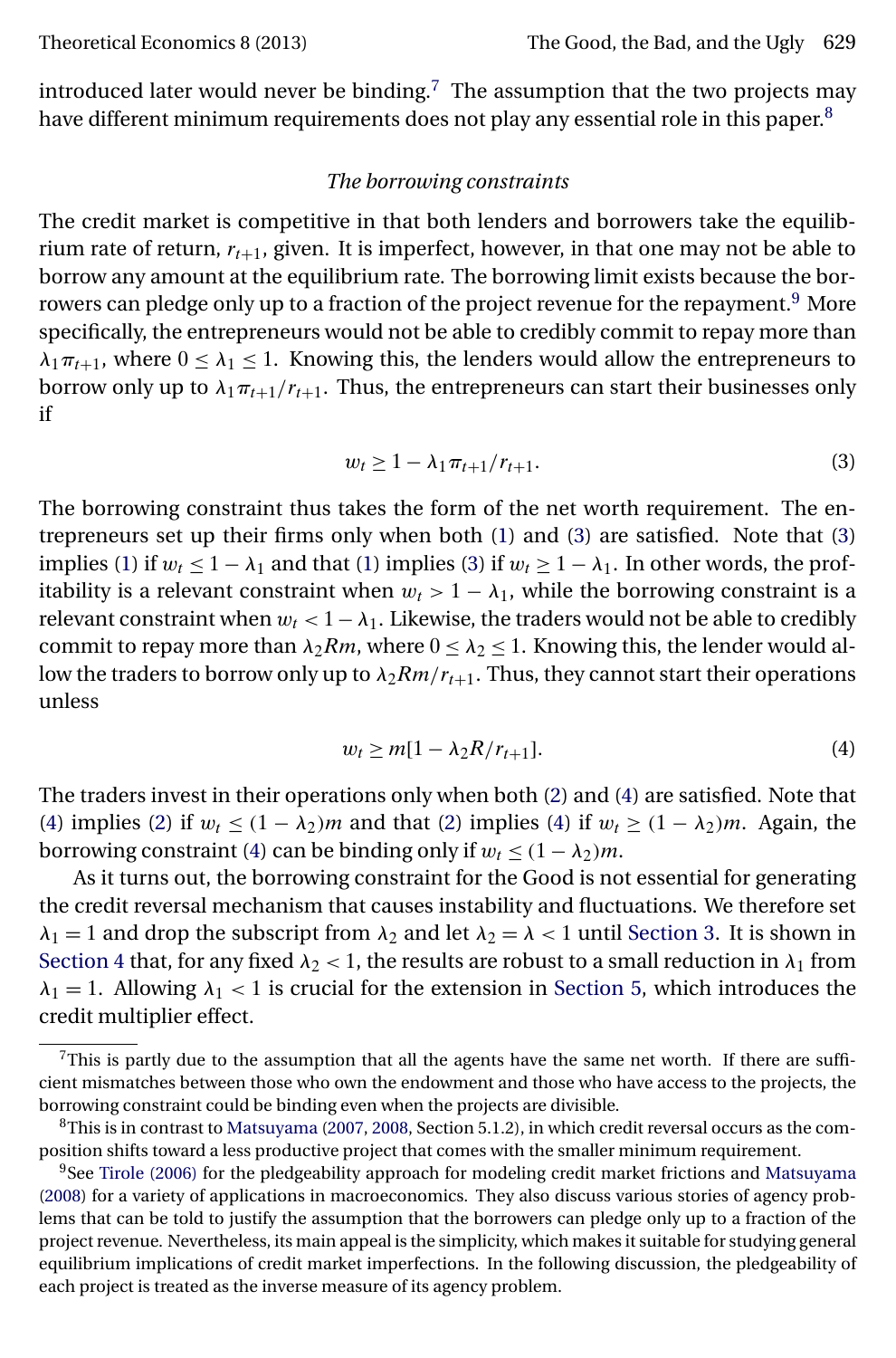## *Equilibrium wage and business profit*

Let  $k_{t+1} \leq \mu_1$  be the number of young entrepreneurs in period t who start their firms (hence it is the number of active firms in period  $t + 1$ ). Let  $x_{t+1} \leq \mu_2$  be the number of young traders in period  $t$  who start their operations (hence their total investment is equal to  $mx_{t+1}$ ). Since only the firms hire labor, the labor market equilibrium in period  $t + 1$  is  $n_{t+1}k_{t+1} = 1$ , from which  $n_{t+1} = 1/k_{t+1}$ . Thus, the equilibrium wage rate and the business profit per firm in period  $t + 1$  may be expressed as functions of  $k_{t+1}$ ,

$$
w_{t+1} = \phi'(1/k_{t+1}) \equiv W(k_{t+1})
$$
  

$$
\pi_{t+1} = \pi(1/k_{t+1}) = \phi(1/k_{t+1}) - \phi'(1/k_{t+1})/k_{t+1} \equiv \Pi(k_{t+1}),
$$

where  $W'(k_{t+1}) > 0$  and  $\Pi'(k_{t+1}) < 0$ . A higher business investment means a high wage and a lower profit. Thus, the Good generate demand for labor and drives up the wage rate, thereby improving the net worth of the next generation, unlike the Bad, which do not rely on labor. It is also straightforward to show that these functions satisfy  $\phi(1/k)k =$  $k\Pi(k) + W(k)$  and  $k\Pi'(k) + W'(k) = 0$  as the identities.

In addition, we assume

- A1. there exists  $K > 0$ , such that  $W(K) = K$  and  $W(k) > k$  for all  $k \in (0, K)$
- A2.  $K < \mu_1$
- A3. ma $x_{k \in [0,K]}{W(k)-k} < m\mu_2$

A4. 
$$
\lim_{k \to +0} \Pi(k) = +\infty.
$$

For example, let  $\phi(n) = (Kn)^{\beta}/\beta$ , with  $K < \mu_1$  and  $0 < \beta < 1$ . Then A1, A2, and A4 are all satisfied. The assumption A3 is also satisfied if  $K < (m\mu_2)/\beta(1-\beta)^{(1-\beta)/\beta}$ . The assumption A1 is introduced only to rule out an uninteresting case, where the dynamics of  $k_t$  would converge to zero in the long run. It is shown later that if  $k_t \in (0, K]$ , then  $k_s \in (0, K]$  for all  $s > t$ , so that  $W(K) = K$  may be interpreted as the upper bound for the number of firms, as well as the level of net worth, that the economy could ever sustain. The assumption A2 means that the economy never runs out of the potential supply of entrepreneurs, thus ensuring that the scarcity of saving and of credit, not the scarcity of entrepreneurial talents, drives the dynamics of business formation in this economy. The assumption A3 can be interpreted similarly. It ensures that there are always some inactive traders in the steady state.<sup>10</sup> The assumption A4 ensures that some entrepreneurs invest in equilibrium,  $k_{t+1} > 0$ .

 $10$ It turns out that dropping A3 would not affect the results fundamentally, but drastically increases the number of the cases that need to be examined. The assumptions A2 and A3 are introduced to remove the unwanted implication of the assumption that each agent can manage at most one project, which was made for analytical simplicity. Both A2 and A3 would not be needed if the agents were allowed to invest at any scale, subject to only the minimum investment requirement. It should also be noted that these assumptions can be weakened significantly. The assumption A2 can be replaced by  $W(\min\{K, k_c\}) < \mu_1$  and A3 can be replaced by  $W(k_{cc}) - k_{cc} < m\mu_2$ , where  $k_c$  and  $k_{cc}$  are values defined later. The assumptions A2 and A3 are chosen simply because  $k_c$  and  $k_{cc}$  depend also on R and  $\lambda_2$ , so the meanings of these alternative assumptions may be less obvious to the reader.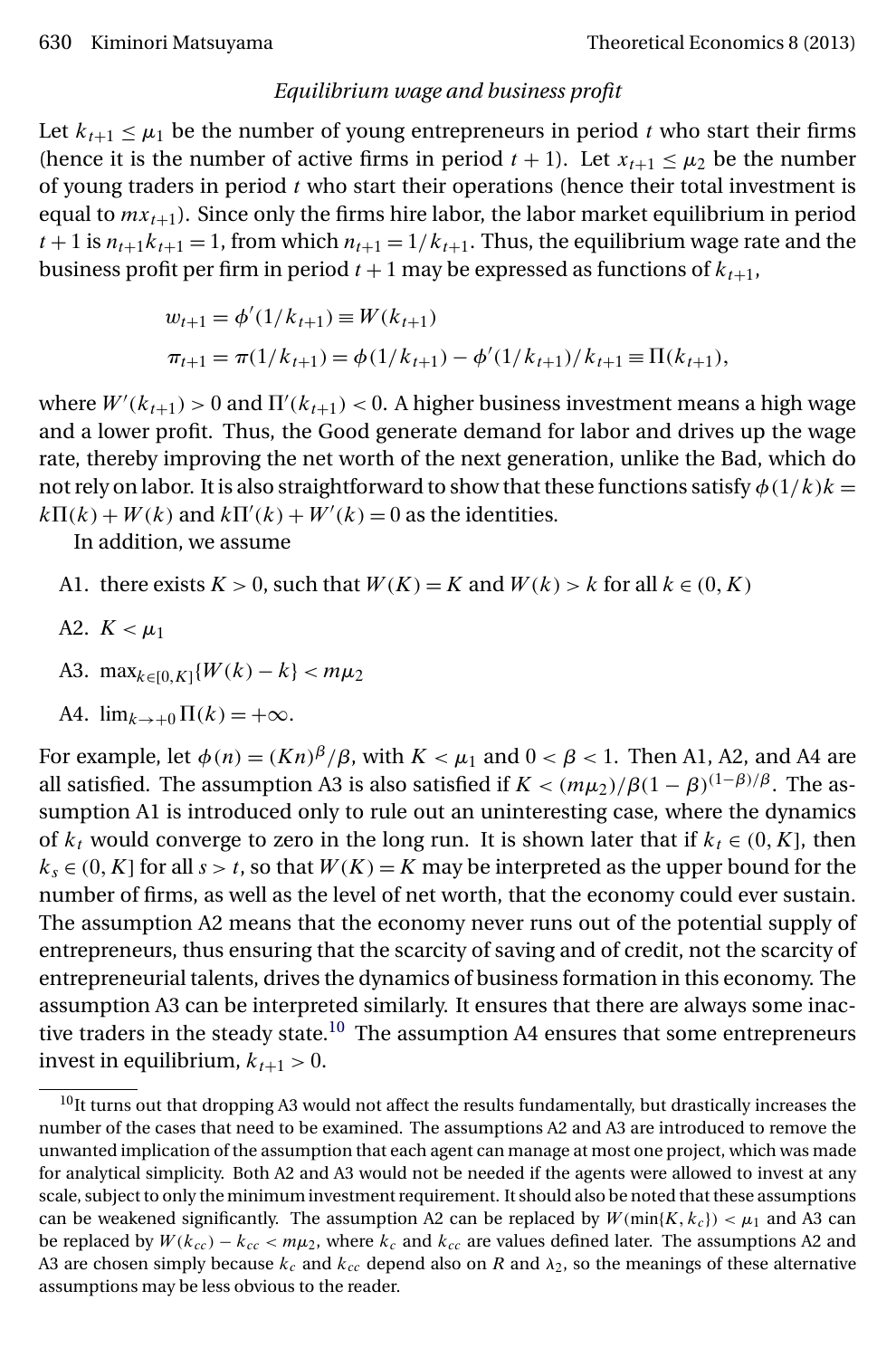<span id="page-8-0"></span>



FIGURE 1. The credit market equilibrium. (a)  $(k_t < k_c)$  All the credits go to the Good. (b)  $(k_c < k_t < k_{cc})$  Some credits go to the Bad.

#### *The investment schedules*

Because we have set  $\lambda_1 = 1$ , the borrowing constraint for the entrepreneurs, [\(3\)](#page-6-0), is never binding whenever [\(1\)](#page-4-0) holds, and [\(1\)](#page-4-0) always holds because of A4. If [\(1\)](#page-4-0) holds with strict inequality, all the entrepreneurs start firms; if [\(1\)](#page-4-0) holds with equality, they are indifferent. Therefore, the investment schedule by the entrepreneurs is given simply by the complementarity slackness condition

$$
0 < k_{t+1} \le \mu_1, \quad \Pi(k_{t+1}) \ge r_{t+1},
$$

which is illustrated in Figure 1(a) and (b). As shown below, A1 and A2 ensure that  $k_{t+1} < \mu_1$  and  $\Pi(k_{t+1}) = r_{t+1}$  in equilibrium. The investment demand schedule by the entrepreneurs is thus downward-sloping in the relevant range. In words, the return to business investment declines when more firms are active.

Let us now turn to the investment schedule by the traders. To this end, it is useful to define  $R(W(k<sub>t</sub>))$ , the maximal rate of return that the traders could pledge to the lenders without violating the profitability and borrowing constraints, [\(2\)](#page-5-0) and [\(4\)](#page-6-0), which takes the form

$$
R(W(k_t)) \equiv \begin{cases} \lambda R/[1 - W(k_t)/m] & \text{if } k_t < k_\lambda \\ R & \text{if } k_t \ge k_\lambda, \end{cases}
$$

where  $k_{\lambda}$  is uniquely given by  $W(k_{\lambda}) \equiv (1 - \lambda)m$ . That is, for  $k_t < k_{\lambda}$ , the borrowing constraint, [\(4\)](#page-6-0), is the relevant constraint, and for  $k_t \ge k_\lambda$ , the profitability constraint, [\(2\)](#page-5-0), is the relevant constraint. Note that  $R(W(k<sub>t</sub>))$  is increasing in  $k<sub>t</sub>$  for  $k<sub>t</sub> < k<sub>\lambda</sub>$ , because a higher net worth eases the traders' borrowing constraint, allowing them to credibly pledge a higher return to the lender. For  $k_t \geq k_\lambda$ , the borrowing constraint is no longer binding, hence  $R(W(k<sub>t</sub>)) = R$ , independent of  $k<sub>t</sub>$ . Thus the investment schedule by the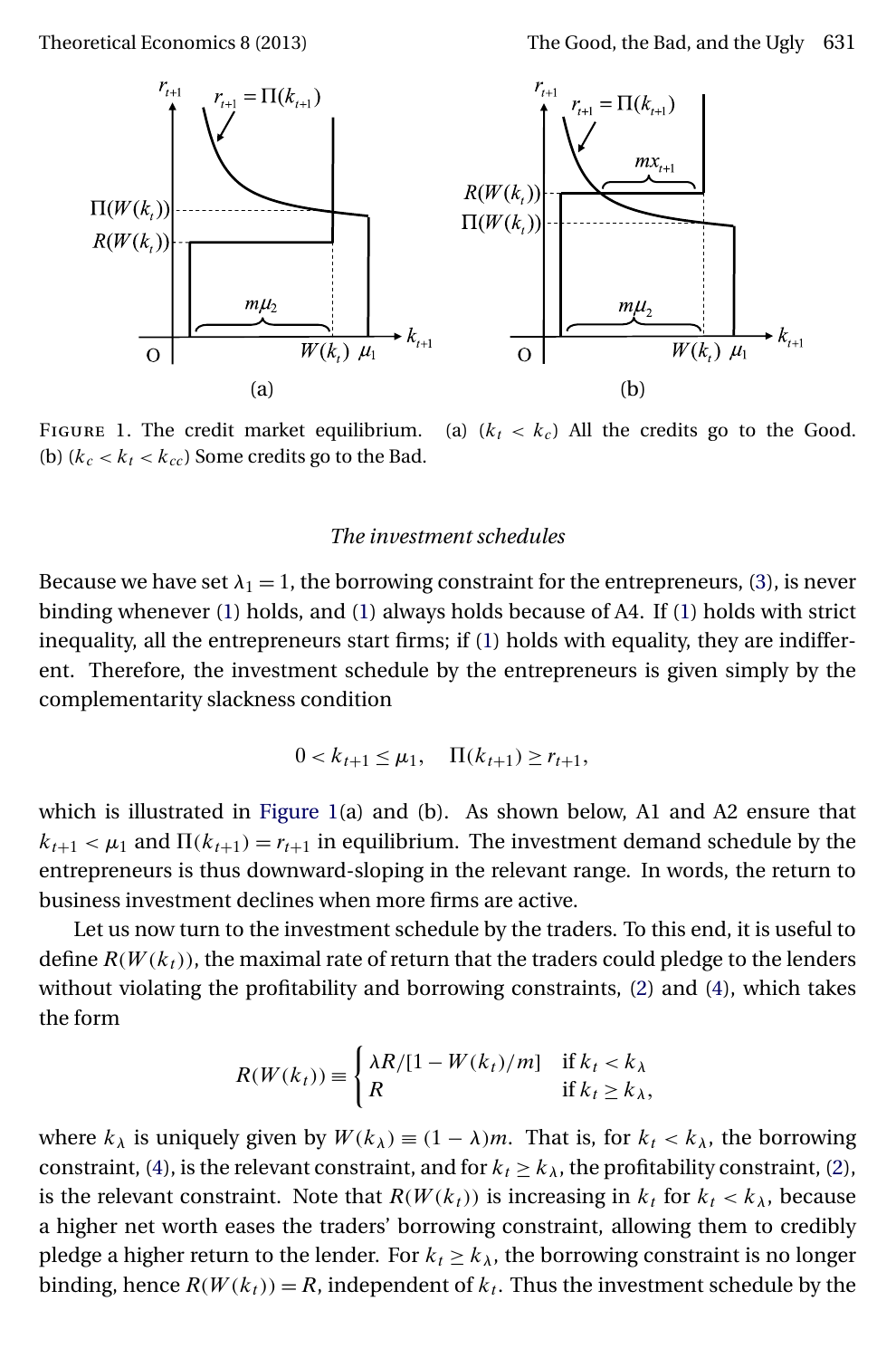<span id="page-9-0"></span>traders can be expressed as

$$
mx_{t+1} \begin{cases} = m\mu_2 & \text{if } r_{t+1} < R(W(k_t)) \\ \in [0, m\mu_2] & \text{if } r_{t+1} = R(W(k_t)) \\ = 0 & \text{if } r_{t+1} > R(W(k_t)). \end{cases} \tag{5}
$$

In [Figure 1\(](#page-8-0)a) and (b), (5) is illustrated as a step function, which graphs  $W(k_t) - mx_{t+1}$ .

#### *The credit market equilibrium*

The credit market equilibrium requires that  $r_{t+1}$  adjusts to equate the aggregate investment and the aggregate saving, i.e.,  $k_{t+1} + mx_{t+1} = w_t$ , or, equivalently,

$$
k_{t+1} = W(k_t) - mx_{t+1}.
$$
 (6)

There are three cases to be distinguished, depending on the value of  $k_t$ .<sup>11</sup>

Figure 1(a) illustrates the case where  $R(W(k<sub>t</sub>)) < \Pi(W(k<sub>t</sub>))$  or, equivalently,  $k<sub>t</sub> < k<sub>c</sub>$ , where  $k_c$  is defined uniquely by  $R(W(k_c)) \equiv \Pi(W(k_c))$ . In this case, the net worth is so low that the Bad projects cannot be financed  $(x_{t+1} = 0)$  and all the credit goes to the Good projects so that

$$
k_{t+1} = W(k_t) < \mu_1 \quad \text{for } k_t < k_c,\tag{7a}
$$

since the required rate of return is too high for the Bad projects:  $r_{t+1} = \Pi(W(k_t))$  >  $R(W(k_t)).$ 

[Figure 1\(](#page-8-0)b) illustrates the case where  $\Pi(W (k_t)) \le R(W (k_t)) < \Pi(W (k_t) - m\mu_2)$  or, equivalently,  $k_c \le k_t < k_{cc}$ , where  $k_{cc}$  is defined uniquely by  $R(W(k_{cc})) \equiv \Pi(W(k_{cc})$  $m\mu_2$ ). In this case, some but not all traders invest  $(0 \le x_{t+1} < \mu_2)$ . The equilibrium rate of return is equal to

$$
r_{t+1} = R(W(k_t)) = \Pi(k_{t+1}) = \Pi(W(k_t) - mx_{t+1}) \quad \text{for } k_c \le k_t < k_{cc}.\tag{7b}
$$

An increase in  $k_t$  thus has the effect of further increasing the investment in trading. Its effect on business investment depends on whether  $k_t$  is greater or less than  $k_{\lambda}$ . If  $k_t > k_\lambda$ , the borrowing constraint of the traders is not binding, so the rate of return is fixed at  $R(W(k<sub>t</sub>)) = R$ . Thus, the investment in the business sector remains constant at  $\Pi^{-1}(R)$ . Alternatively, if  $k_t < k_\lambda$ , the borrowing constraint for the traders is binding, so that  $R(W(k<sub>t</sub>))$  increases with  $k<sub>t</sub>$ . A higher net worth eases the borrowing constraint of the traders, so that they can guarantee a higher rate of return to the lenders. As a result, the Good are squeezed out. In short,  $k_{t+1}$  is a decreasing function of  $k_t$  if  $k_c < k_t < k_{cc}$ and  $k_t < k_\lambda$ .

Finally, there is a third case (not illustrated), where  $k_t \geq k_{cc}$  or, equivalently,  $R(W(k_t)) \ge \Pi(W(k_t) - m\mu_2) = r_{t+1}$ , hence  $x_{t+1} = \mu_2$ , so that

$$
k_{t+1} = W(k_t) - m\mu_2 \quad \text{for } k_t \ge k_{cc}.\tag{7c}
$$

<sup>&</sup>lt;sup>11</sup>Figure 1(a) and (b) are drawn under the assumption  $W(k_1) < \mu_1$ , which ensures  $k_{t+1} < \mu_1$  in equilibrium. This assumption is verified later. These figures are also drawn such that  $W(k_1) > m\mu_2$ . This need not be the case, but it does not affect the discussion in the text.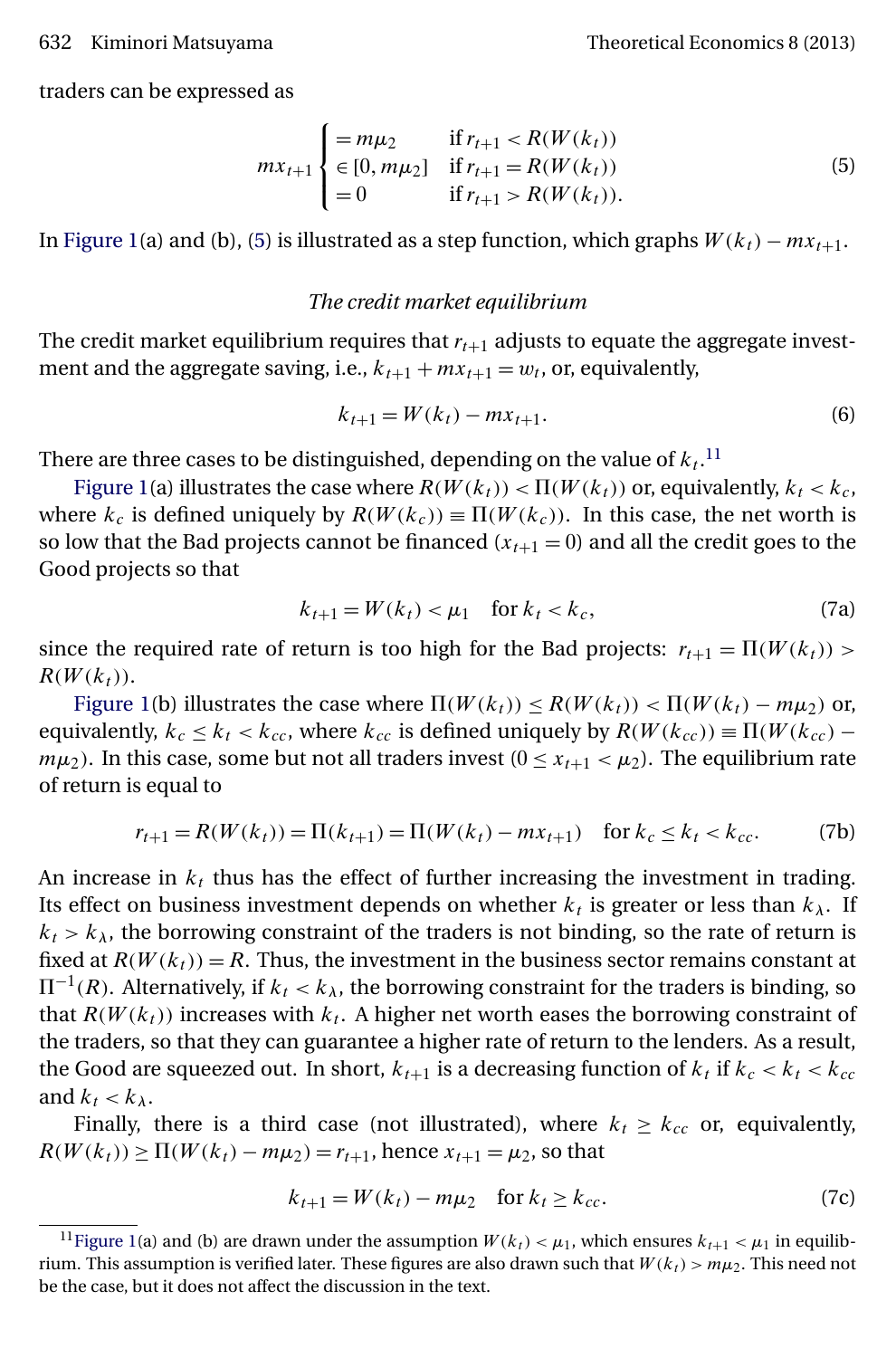<span id="page-10-0"></span>In this case, all the traders invest. Since the trading opportunities are exhausted, a further increase in the saving translates to an increase in business investment. This situation occurs as an unwanted by-product of the assumption that the traders can manage at most one trading operation, which was made to simplify the analysis of the trader's decision problem. Note, however, that we have imposed A3 to ensure that  $k_{t+1} = W(k_t) - m\mu_2 < k_t$  in this range, so that this situation would never occur in the neighborhood of the steady state.

REMARK 2 (A digression on credit rationing). For the case shown in [Figure 1\(](#page-8-0)b), where  $r_{t+1} = \Pi(k_{t+1}) = R(W(k_t))$ , only a fraction of the traders starts their operation. When  $k_t \ge k_\lambda$ ,  $r_{t+1} = R$  holds in equilibrium, and [\(2\)](#page-12-0) is thus satisfied with equality. Some traders invest while others do not, simply because they are indifferent. When  $k_t < k_\lambda$ ,  $r_{t+1} = \lambda R/[1 - W(k_t)/m] < R$ , hence [\(4\)](#page-18-0) is binding, while [\(2\)](#page-12-0) is satisfied with strict inequality. In other words, all the traders strictly prefer borrowing to invest over lending their net worth to others. Therefore, the equilibrium allocation necessarily involves credit rationing whenever only a fraction of the traders starts their operation because they are denied credit. Those who are denied credit cannot entice the potential lenders by promising a higher rate of return, because the lenders would know that the borrowers would not be able to keep that promise. It should be noted, however, that equilibrium credit rationing occurs in this model due to the homogeneity of the traders. Suppose instead that the traders were heterogeneous in some observable characteristics. For example, suppose each young trader receives, in addition to the labor endowment, the final goods endowment,  $y$ , which is drawn from  $G$ , a cumulative distribution function with no mass point. Then there would be a critical level of y,  $Y(w_t, r_{t+1}) \equiv m(1 - \lambda R/r_{t+1}) - w_t$ , such that only the traders whose endowment income exceed  $Y(w_t, r_{t+1})$  would be able to finance their investment. This makes the aggregate investment in trading,  $mx_{t+1} = m[1 - G(Y(w_t, r_{t+1}))]$ , smoothly decreasing in  $r_{t+1}$  and increasing in  $w_t$ . Thus, the borrowing constraint would be enough to determine the allocation of credit and credit rationing would not occur.<sup>12</sup> What is essential for the analysis is that when the borrowing constraint is binding for marginal traders, an increase in the net worth of the traders increases the aggregate investment in trading, for each  $r_{t+1}$ . Therefore, it is the borrowing constraint, not the equilibrium credit rationing per se, that matters. The equilibrium credit rationing is nothing but an artifact of the homogeneity assumption, which is imposed to simplify the analysis.

 $12$ While some authors use the term "credit rationing" whenever some borrowing limits exist, here it is used to describe the situation that the aggregate supply of credit falls short of the aggregate demand, so that some borrowers cannot borrow up to their borrowing limit. In other words, there is no credit rationing if every borrower can borrow up to his limit. In such a situation, their borrowing may be constrained by their net worth, which affects the borrowing limit, but not because they are credit-rationed. This is consistent with the following definition of credit rationing by [Freixas and Rochet](#page-27-0) [\(1997,](#page-27-0) Chapter 5), who attributed it to Baltensperger: "some borrower's demand for credit is turned down, even if this borrower is willing to pay all the price and nonprice elements of the loan contract."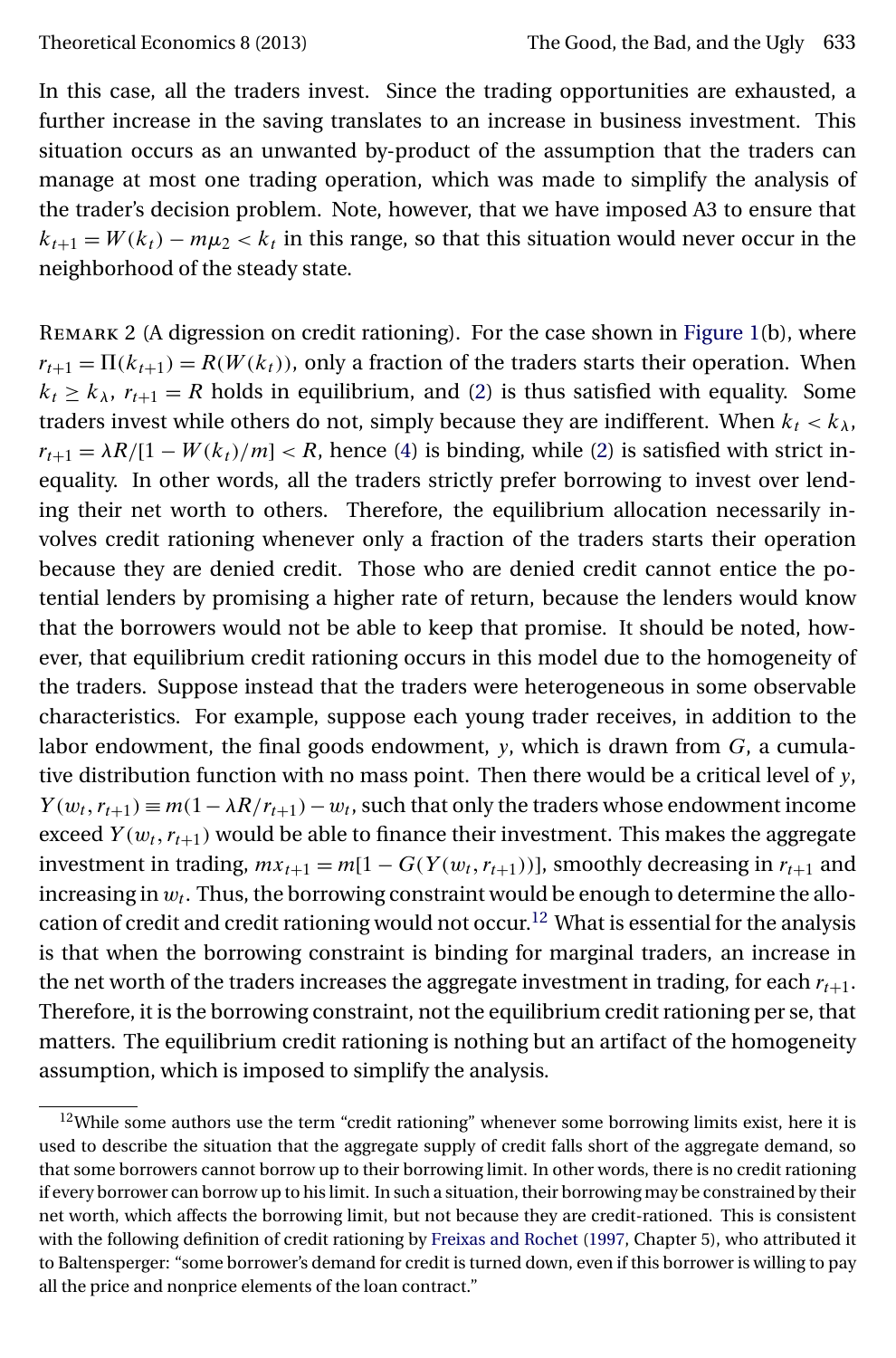## *The equilibrium trajectory*

<span id="page-11-0"></span>Equations [\(7a\)](#page-9-0)–[\(7c\)](#page-9-0) determine  $k_{t+1}$  uniquely for each value of  $k_t$ , as

$$
k_{t+1} = \Psi(k_t) \equiv \begin{cases} W(k_t) & \text{if } k_t < k_c \\ \Pi^{-1}(R(W(k_t))) & \text{if } k_c \le k_t < k_{cc} \\ W(k_t) - m\mu_2 & \text{if } k_t \ge k_{cc}. \end{cases} \tag{8}
$$

Since  $k_t \le K$  implies  $k_{t+1} = \Psi(k_t) = W(k_t) - mx_{t+1} \le W(k_t) \le W(K) = K$ ,  $\Psi$  maps (0, K] into itself. Thus, for any  $k_0 \in (0, K]$ , this map defines a unique trajectory in  $(0, K]$ . Furthermore,  $k_t \le K$  and A2 mean that  $\mu_1 > K = W(K) \ge W(k_t)$ , as assumed. The equilibrium trajectory of the economy can thus be solved for by applying the map  $(8)$ ,  $\Psi$ , iteratively, starting with the initial condition  $k_0 \in (0, K]$ . This completes the description of the model.

#### 3. The dynamic analysis

We now turn to the characterization of the equilibrium dynamics. It turns out that we need to distinguish five cases, as illustrated by Figure  $2(a)$ –(e).<sup>13</sup> What separates these cases is the relative magnitude of three critical values of  $k$ ;  $k_c$  (the point at which the Bad start attracting the credit),  $k_{\lambda}$  (the point beyond which the borrowing constraint for the Bad becomes irrelevant), and  $W(K) = K$ , the maximum possible value of the net worth, as well as the stability of the steady state.

[Figure 2\(](#page-12-0)a) depicts the case where  $k_c \geq K$ . In this case, the Bad never attract credit and all the credit goes to the Good, so that  $k_{t+1} = W(k_t)$  for all  $k_t \in (0, K]$ . Then, from the monotonicity of W and A1,  $k_t$  converges monotonically to  $k^* = K$  for any  $k_0 \in (0, K]$ . The condition  $k_c \ge K$  can be rewritten as  $\Pi(K) \ge R(W(K)) = R(K)$  or, equivalently,

$$
R \le \Pi(K) \max\{(1 - K/m)/\lambda, 1\}.
$$
\n(9)

This condition can be interpreted as follows. With a sufficiently small  $R$ , the Bad are not profitable enough to compete with the Good for the credit. When  $K < m$ , the condition (9) is also met with a sufficiently small  $\lambda$  for any R. This is because the traders must always borrow to initiate their projects with  $W(k_t) \leq W(K) = K < m$ . When  $\lambda$  is sufficiently small, they can never borrow, even when  $k_{t+1} = W(k_t) > \Pi^{-1}(R)$ , so that the Bad are more profitable than the Good.

In the other four cases,  $k_c < K$  holds, so that some traders eventually become active;  $x_{t+1} > 0$  and hence  $k_{t+1} < W(k_t)$  for  $k_t \in (k_c, K]$ . [Figure 2\(](#page-12-0)b) depicts the case where  $k_{\lambda} \leq k_c$  or, equivalently,  $W(k_c) \geq (1 - \lambda)m$ , which can be rewritten as

$$
R \le \Pi((1 - \lambda)m). \tag{10}
$$

Under this condition, the borrowing constraint is not binding for the traders whenever they are active:  $W(k_t) > (1 - \lambda)m$  and  $R(W(k_t)) = R$  for all  $k_t > k_c$ . As shown in [Fig](#page-12-0)[ure 2\(](#page-12-0)b), the map has a flat segment over  $(k_c, \min\{k_{cc}, K\})$ , but it is strictly increasing

<sup>&</sup>lt;sup>13</sup>Figure 2(a)–(e) are drawn such that  $W(0) = 0$  and W is concave. These need not be the case. Assumption A1 assumes only that  $W(k) > k$  for all  $k \in (0, K]$  and  $W(K) = K$ .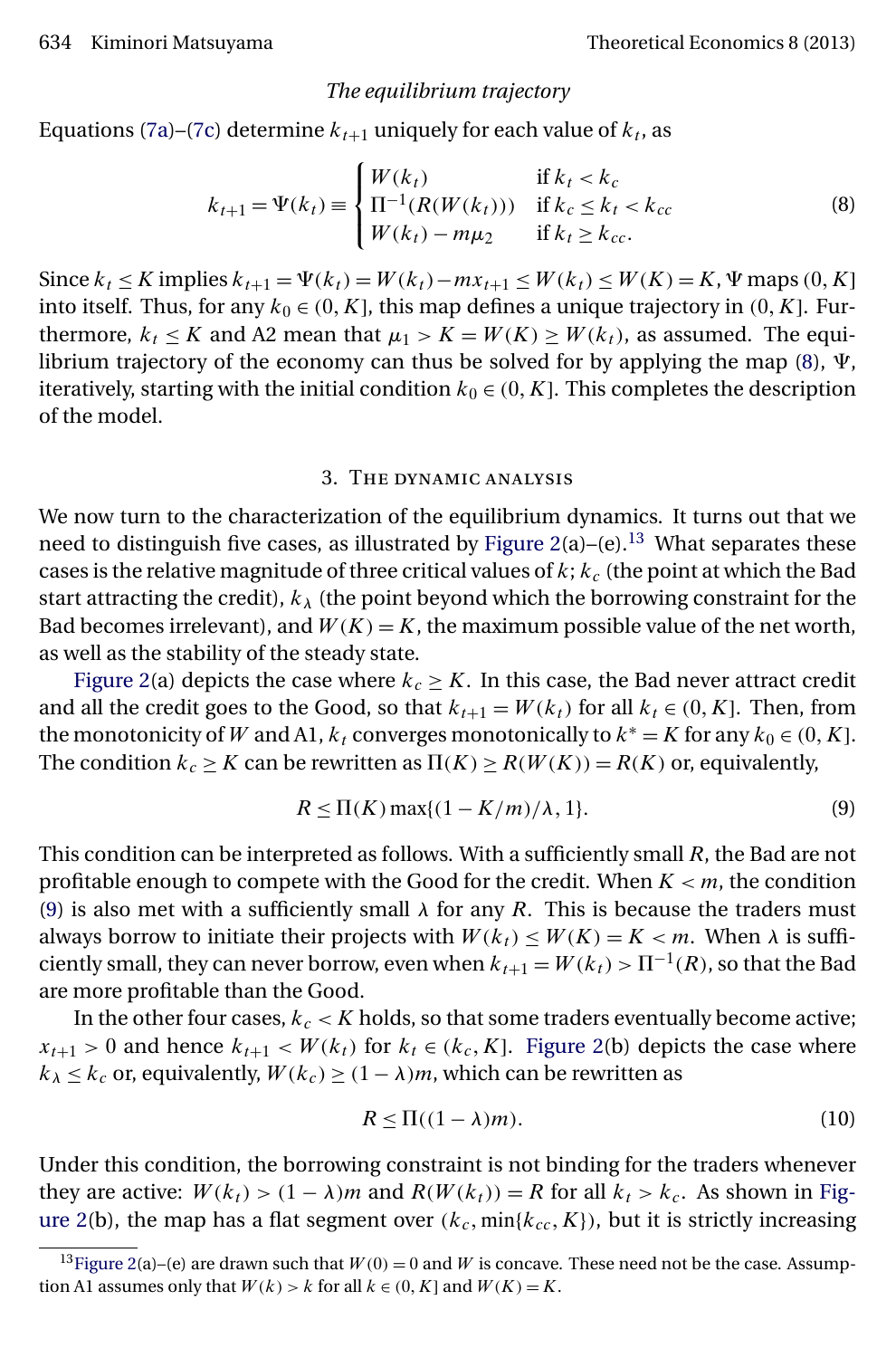<span id="page-12-0"></span>

FIGURE 2. Phase diagrams. (a) ( $k_c \ge K$ ) Global monotone convergence to  $k^* = K$ . (b) ( $k_\lambda \le k_c < K$ ) Global monotone convergence to  $k^* = \Pi^{-1}(R)$ . (c)  $(k_c < k_\lambda \le k^* = \Pi^{-1}(R)$ ) Global convergence to  $k^*$  with overshooting. (d)  $(k_c < k^* < k_\lambda)$  (Locally) oscillatory convergence to  $k^*$ . (e) ( $k_c < k^* < k_{\lambda}$ ) Endogenous fluctuations.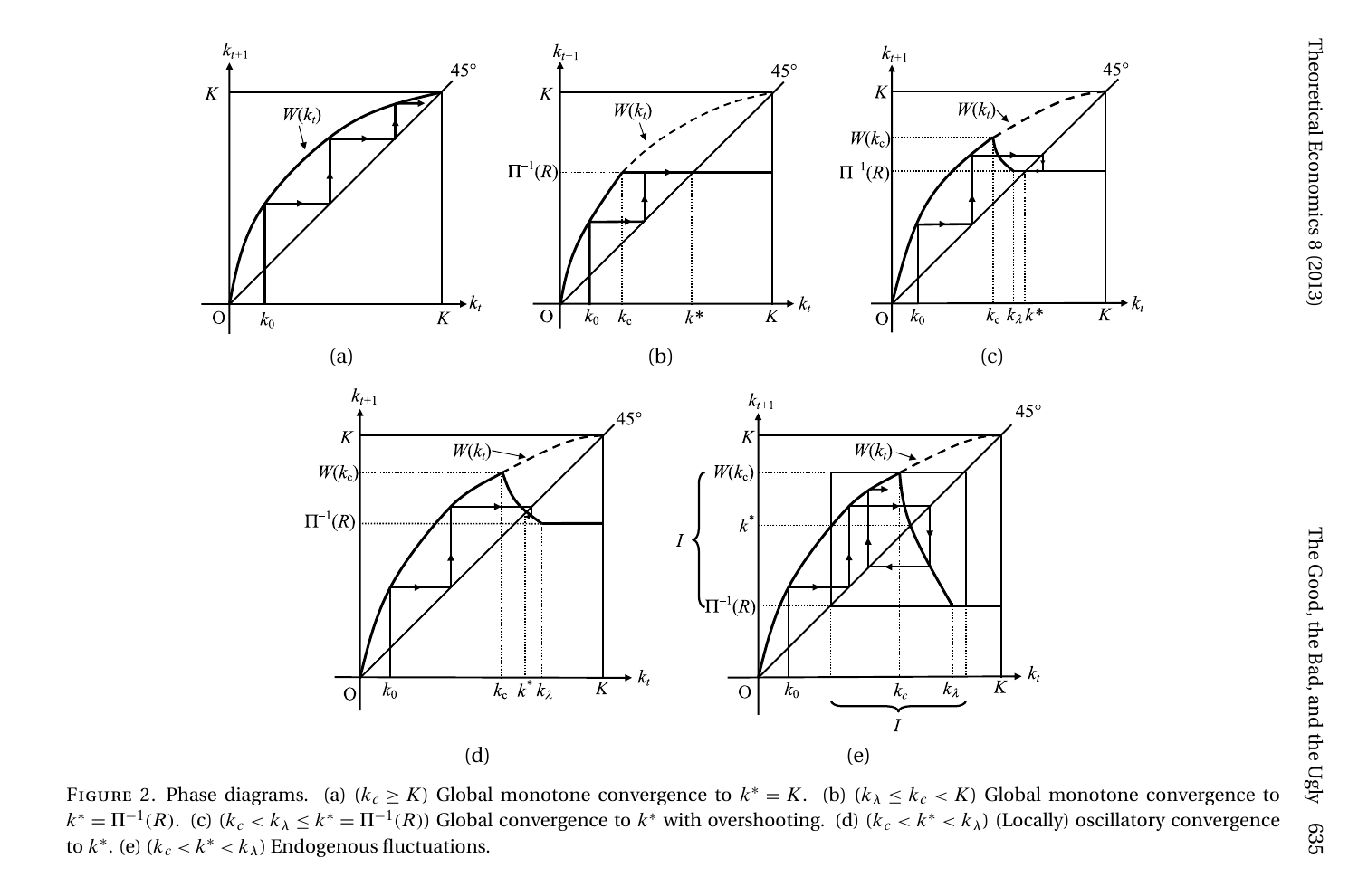<span id="page-13-0"></span>elsewhere. Furthermore, A3 ensures  $k_{cc} > W(k_{cc}) - m\mu_2$ , so that the steady state is located at the flat segment.<sup>14</sup> The dynamics of  $k_t$  hence converges monotonically to the unique steady state,  $k^* = \Pi^{-1}(R) = W(k_c)$ . As the business sector expands, borrower net worth improves and the profitability of business investment declines. As soon as the equilibrium rate of return drops to  $R$ , the traders start investing, because they do not face the binding borrowing constraint. Thus, the equilibrium rate of return stays constant at R, and business investment remains constant at  $\Pi^{-1}(R)$ .

In the three cases depicted by [Figure 2\(](#page-12-0)c)–(e),  $k_c < k<sub>\lambda</sub>$  holds. As in Figure 2(b), for  $k_t > k_\lambda$ , the Bad face no borrowing constraint, so that  $r_t = R$  and hence  $k_{t+1} = \Psi(k_t) =$  $\Pi^{-1}(R)$ . In contrast to [Figure 2\(](#page-12-0)b), however, all these figures show the intervals below  $k_{\lambda}$ , in which  $k_{t+1} = \Psi(k_t) > \Pi^{-1}(R)$  holds, suggesting an *overinvestment* into the Good,  $\Pi(k_{t+1}) < R$ . Inside these intervals, below  $k_c$ , the saving continues to flow only into the Good:  $k_{t+1} = W(k_t) > \Pi^{-1}(R)$ . For  $k_c < k_t < k_\lambda$ , the saving starts flowing into the Bad, even though they are still constrained by the low net worth, and the equilibrium rate of return remains strictly below R. Thus, we have

$$
k_{t+1} = \Psi(k_t) = \Pi^{-1} \big( \lambda R / [1 - W(k_t) / m] \big)
$$
 (11)

for  $k_c < k_t < \min\{k_{\lambda}, k_{cc}, K\}$ . Note that (11) is decreasing in  $k_t$ . In other words, the map has a downward-sloping segment, when neither [\(9\)](#page-11-0) nor [\(10\)](#page-11-0) holds.

It should be clear why an increase in  $k_t$  leads to a lower  $k_{t+1}$  when the Bad are active but also borrowing constrained. A higher  $k_t$ , by improving the net worth of the traders, eases their borrowing constraint, which enables them to credibly pledge a higher return to the lenders. This drives up the equilibrium rate of return. To keep the Good profitable, their investment must decline. Thus, more credit is channeled into the Bad at the expense of the Good.

[Figure 2\(](#page-12-0)c) depicts the case where the borrowing constraint for trading is not binding in the steady state. That is, the map intersects with the 45° line at a flat segment, i.e., over the interval  $(k_{\lambda}, \min\{k_{cc}, K\})$ . The condition for this is  $k_{\lambda} \leq k^* = \Pi^{-1}(R) < k_{cc}$ . Since A3 ensures  $k^* < k_{cc}$ , this occurs whenever  $k_{\lambda} \leq \Pi^{-1}(R)$  or, equivalently,  $W(\Pi^{-1}(R)) \geq$  $(1 - \lambda)m$ , which can be further rewritten to

$$
R \le \Pi \big( W^{-1}((1 - \lambda)m) \big). \tag{12}
$$

When (12) holds but [\(9\)](#page-11-0) and [\(10\)](#page-11-0) are violated, the dynamics of  $k_t$  converges to  $k^* =$  $\Pi^{-1}(R) < W(k_c)$ , as illustrated in Figure 2(c). The dynamics is not, however, globally monotone. Starting from  $k_0 < k_\lambda$ , the dynamics of  $k_t$  generally overshoots  $k^*$  and approaches  $k^*$  from above.<sup>15</sup>

<sup>&</sup>lt;sup>14</sup>In both [Figure 2\(](#page-12-0)b) and (c),  $k_{cc} > K$ . This need not be the case; neither is it essential for the discussion in the text.

<sup>&</sup>lt;sup>15</sup>The qualified "generally" is needed, because the equilibrium trajectory is monotone if  $k_0 \in \{W^{-T}(k^*)\}$  $T = 0, 1, 2, \ldots$ , which is at most countable and hence of measure zero.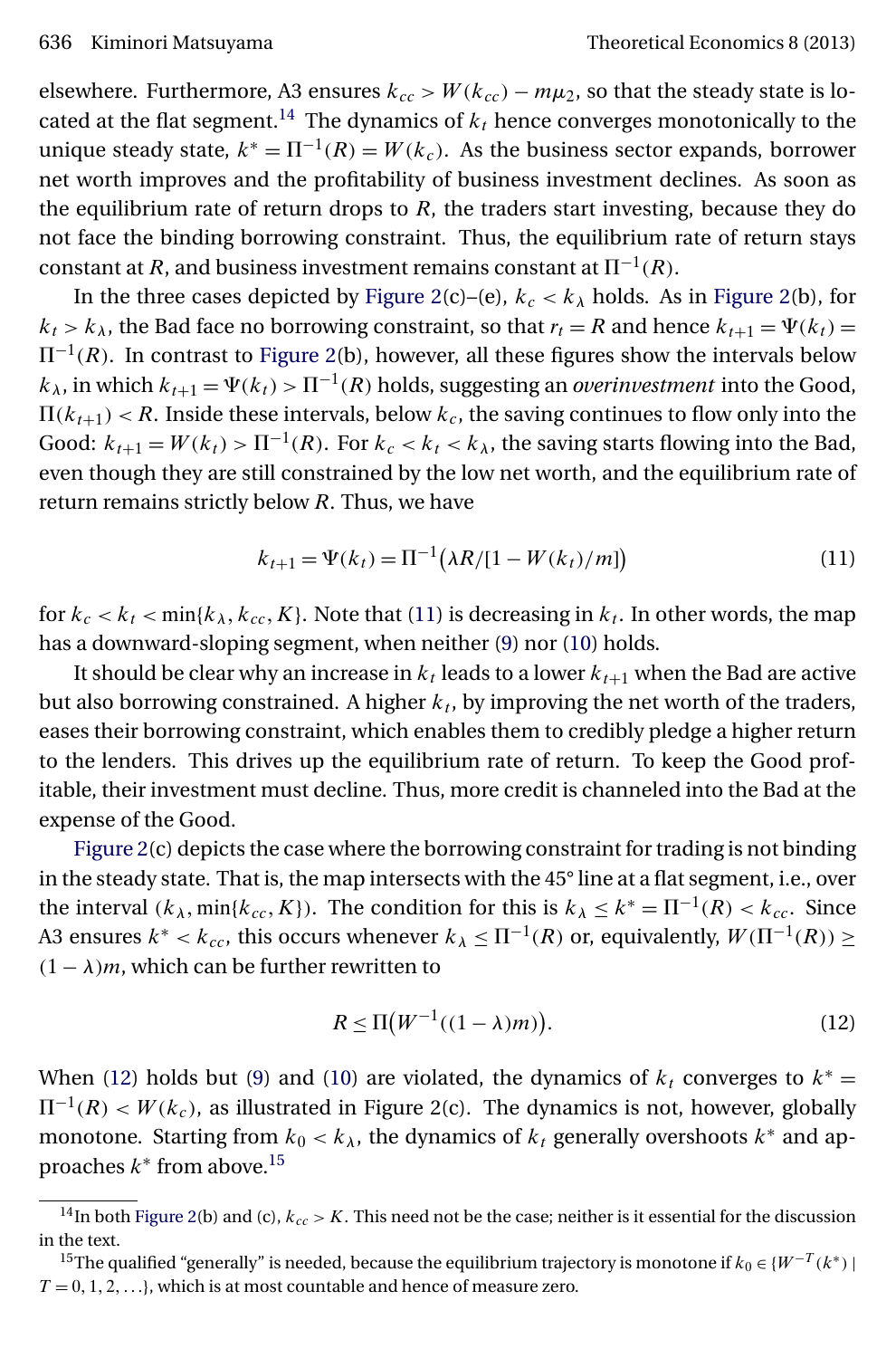For the cases depicted by [Figure 2\(](#page-12-0)d) and (e), [\(9\)](#page-11-0) and [\(12\)](#page-13-0) are both violated, which also implies the violation of  $(10)$ .<sup>16</sup> Thus, the map intersects with the 45° line at the downward sloping part,  $(k_c, \min\{k_\lambda, k_{cc}, K\})$ . Therefore, the traders face the binding borrowing constraint in a neighborhood of the steady state. By setting  $k_t = k_{t+1} = k^*$  in [\(11\)](#page-13-0), the steady state is given by

$$
\Pi(k^*)[1 - W(k^*)/m] = \lambda R.
$$
 (13)

In both [Figure 2\(](#page-12-0)d) and (e), the dynamics around the steady state is oscillatory. The two figures differ in the stability of the steady state, which depends on the slope of the map at  $k^*$ . Differentiating [\(11\)](#page-13-0) and then setting  $k_t = k_{t+1} = k^*$  yield

$$
\Psi'(k^*) = W'(k^*)\Pi(k^*)/\Pi'(k^*)[m - W(k^*)] = -k^*\Pi(k^*)/[m - W(k^*)],
$$

where use has been made of (13) and  $W'(k^*) + k^* \Pi'(k^*) = 0$ . From  $k^* \Pi(k^*) + W(k^*) = 0$  $k^* \phi(1/k^*)$ ,  $|\Psi'(k^*)| < 1$  if and only if

$$
k^*\phi(1/k^*) < m. \tag{14}
$$

Note that the left hand side of  $(14)$  is increasing in  $k^*$ , while the left hand side of  $(13)$  is decreasing in  $k^*$ . Hence, (14) can be rewritten as

$$
\lambda R > \Pi(h(m)) \big[ 1 - W(h(m))/m \big], \tag{15}
$$

where  $h(m)$  is defined implicitly by  $h\phi(1/h) \equiv m$ . This case is illustrated in [Figure 2\(](#page-12-0)d). When (15) holds, the steady state,  $k^*$ , is asymptotically stable; the convergence is locally oscillatory.

Alternatively, if

$$
\lambda R < \Pi(h(m)) \left[ 1 - W(h(m))/m \right],\tag{16}
$$

then  $|\Psi'(k^*)| > 1$  and hence the steady state,  $k^*$ , is unstable, as illustrated in [Figure 2\(](#page-12-0)e). For any initial condition, the equilibrium trajectory will eventually be trapped in the interval,  $I \equiv [\max{\Psi(W(k_c))}, \Psi(\min{\{k_\lambda, k_{cc}\}}), W(k_c)]$ , as illustrated by the box in [Fig](#page-12-0)[ure 2\(](#page-12-0)e). $^{17}$  Furthermore, if  $k_\lambda \ge \min\{k_{cc}, K\}$ ,  $k_t$  fluctuates indefinitely except for a countable set of initial conditions. If  $k_{\lambda} < \min\{k_{cc}, K\}$ ,  $k_t$  fluctuates indefinitely except for a countable set of initial conditions for a generic subset of the parameter values that sat-isfy (16) and violate [\(9\)](#page-11-0) and [\(12\)](#page-13-0).<sup>18</sup> In other words, the equilibrium dynamics exhibit permanent endogenous fluctuations almost surely.

The following proposition provides a summary.

<sup>&</sup>lt;sup>16</sup>Figure 2(d) and (e) are drawn such that  $k_{\lambda} < K$ . This need not be the case and is not essential for the discussion in the text.

<sup>&</sup>lt;sup>17</sup>In [Figure 2\(](#page-12-0)e),  $k_{\lambda} < W(k_c) < K < k_{cc}$ . Hence,  $I = [\Psi(k_{\lambda}), W(k_c)] = [\Pi^{-1}(R), W(k_c)].$ 

<sup>&</sup>lt;sup>18</sup>To see this, let  $C \subset (0, K]$  be the set of initial conditions for which  $k_t$  converges. Let  $k_\infty = \lim_{t \to \infty} \Psi^t(k_0)$ be the limit point for  $k_0 \in C$ . From the continuity of  $\Psi$ ,  $\Psi(k_\infty) = \lim_{t\to\infty} \Psi(k_t) = \lim_{t\to\infty} k_{t+1} = k_\infty$ . Hence,  $k_{\infty} = k^*$ . Since  $k^*$  is unstable,  $k_t$  cannot approach it asymptotically; it must be mapped to  $k^*$  in a finite iteration. That is, there must exist T such that  $\Psi^{T}(k_0) = k^*$  or  $C = {\Psi^{-T}(k^*) | T = 0, 1, 2, \ldots}.$  If  $k_{\lambda} \ge \min\{k_{cc}, K\}$ , the map has no flat segment; hence the preimage of  $\Psi$  is finite and C is at most countable. If  $k_{\lambda} < \min\{k_{cc}, K\}$ , the map has a flat segment at which it is equal to  $\Pi^{-1}(R)$ . Thus, C is at most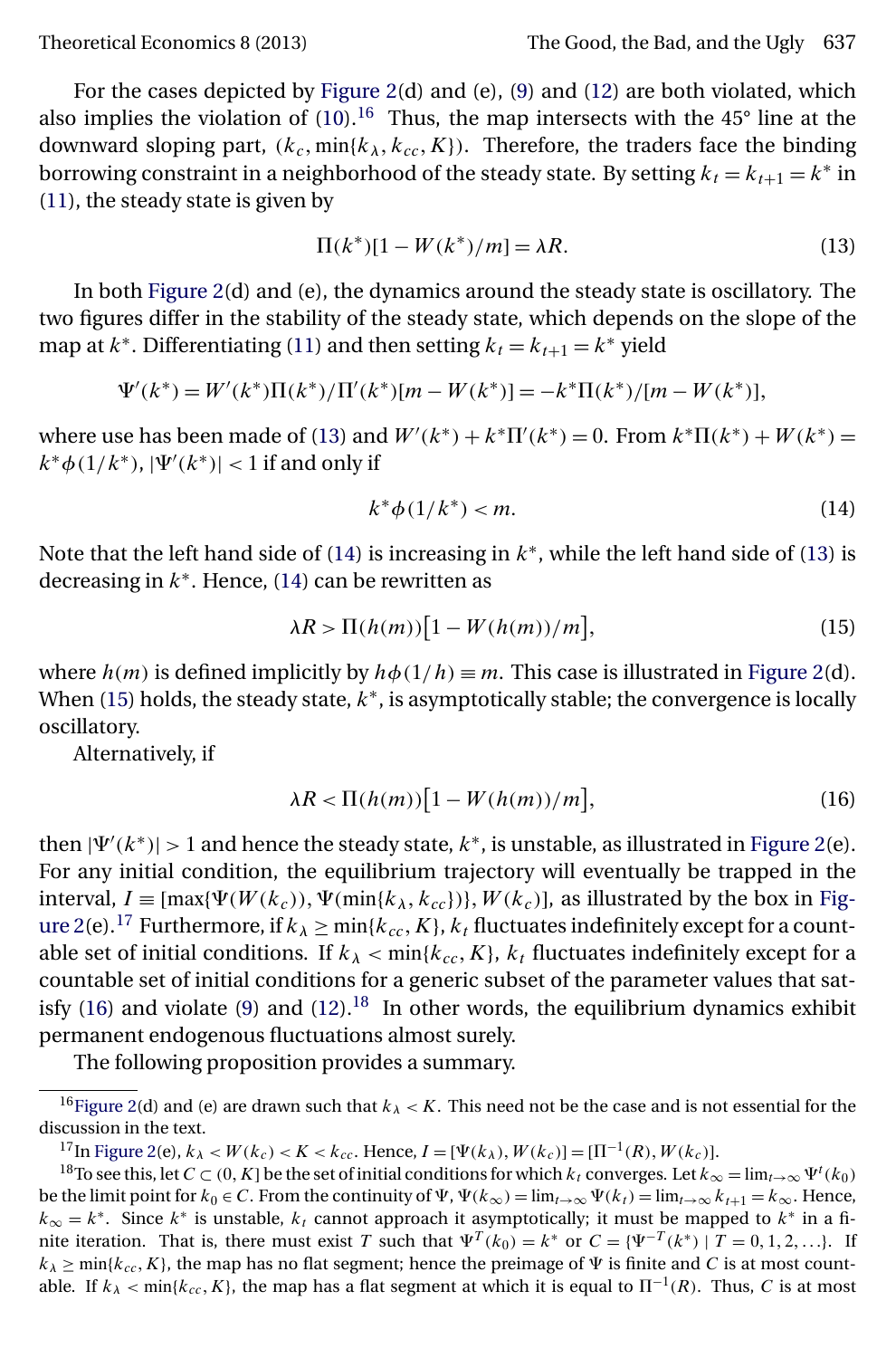<span id="page-15-0"></span>PROPOSITION 1. Let  $\lambda_1 = 1$  and  $\lambda_2 = \lambda \in (0, 1)$ . Then the following statements hold.

- *A.* Let  $R \leq \Pi(K) \max\{(1 K/m)/\lambda, 1\}$  or, equivalently,  $k_c \geq K$ . Then  $x_{t+1} = 0$  and  $k_{t+1} = W(k_t)$  for all  $t \geq 0$ . All the credit goes to the Good, with  $k_t$  converging mono*tonically to*  $k^* = K$ .
- *B.* Let  $\Pi(K) < R \leq \Pi((1 \lambda)m)$  or, equivalently,  $k_{\lambda} \leq k_{c} < K$ . Then  $k_{t}$  converges mono*tonically to the unique steady state,*  $k^* = \Pi^{-1}(R) = W(k_c)$ . As soon as  $k_t > k_c$ , some *traders become active without ever being borrowing-constrained.*
- *C.* Let  $\Pi((1-\lambda)m) < R \le \Pi(W^{-1}((1-\lambda)m))$  or, equivalently,  $k_c < k_{\lambda} \le \Pi^{-1}(R)$ . Then  $k_t$  converges to the unique steady state,  $k^* = \Pi^{-1}(R) < W(k_c)$ . Some traders eventu*ally become active and do not face the borrowing constraint in the neighborhood of the steady state.*
- *D. Let*  $R > \Pi(W^{-1}((1 \lambda)m))$  *and*  $R > \Pi(h(m))[1 W(h(m))/m]/\lambda$ *. Then the dynamics of* k has the unique steady state,  $k^* \in (k_c, \min\{k_\lambda, k_{cc}, K\})$ , satisfying  $\Pi(k^*)[1 - W(k^*)/m] = \lambda R$ . The traders face the borrowing constraint in the neigh*borhood of the steady state. The steady state is asymptotically stable. The convergence is locally oscillatory.*
- *E. Let*  $\Pi(K)(1 K/m)/\lambda$ ,  $\Pi(W^{-1}((1 \lambda)m)) < R < \Pi(h(m))[1 W(h(m))/m]/\lambda$ . *Then the dynamics of k* has the unique steady state,  $k^* \in (k_c, \min\{k_\lambda, k_{cc}, K\})$ , sat*isfying*  $\Pi(k^*)[1 - W(k^*)/m] = \lambda R$ . The traders face the borrowing constraint in the *neighborhood of the steady state. The steady state is unstable. Every equilibrium trajectory eventually is trapped in the interval,*  $I \equiv [\max{\Psi(W(k_c))}, \Psi(\min{\{k_\lambda, k_{cc}\}})],$  $W(k<sub>c</sub>)$ ]. Furthermore, the equilibrium dynamics exhibits permanent, endogenous *fluctuations for almost all initial conditions.*

To avoid a taxonomical exposition, let us focus on the case where  $K < m < K\phi(1/K)$ in the following discussion.<sup>19</sup> Proposition 1 is illustrated by [Figure 3,](#page-16-0) which divides the parameter space,  $(\lambda,R)$ , into five regions, where region A satisfies the conditions given in Proposition 1A, region B satisfies those given in Proposition 1B, etc. The borders between B and C and between C and D are asymptotic to  $\lambda = 1$ . The borders between D and E and between A and E are hyperbolae and asymptotic to  $\lambda = 0$ .

If the economy is in region A, the traders remain inactive and hence have no effect on the dynamics of business formation, and the model behaves just as the standard onesector neoclassical growth model. There are two ways in which this could happen. First,

countable unless  $\Pi^{-1}(R) \in {\Psi^{-T}(k^*) \mid T = 0, 1, 2, \ldots}$ , which occurs only for a nongeneric set of parameter values. (When this last condition holds, there exists a positive measure of the initial conditions for which the dynamics converges to the unstable k∗; that is, k<sup>∗</sup> is a *Milnor attractor*. This possibility, in spite of its nongenericity, plays a crucial key for understanding the bifurcation structure of this dynamics. See [Sushko](#page-28-0) [et al. \(2013\)](#page-28-0) for more detail.)

<sup>&</sup>lt;sup>19</sup>Note  $K < K\phi(1/K)$  for any K, because  $K\phi(1/K) = K\Pi(K) + W(K) > W(K) = K$ . [Matsuyama](#page-27-0) [\(2001\)](#page-27-0) offers a detailed discussion for the cases where  $m < K$  and  $m > K\phi(1/K)$ .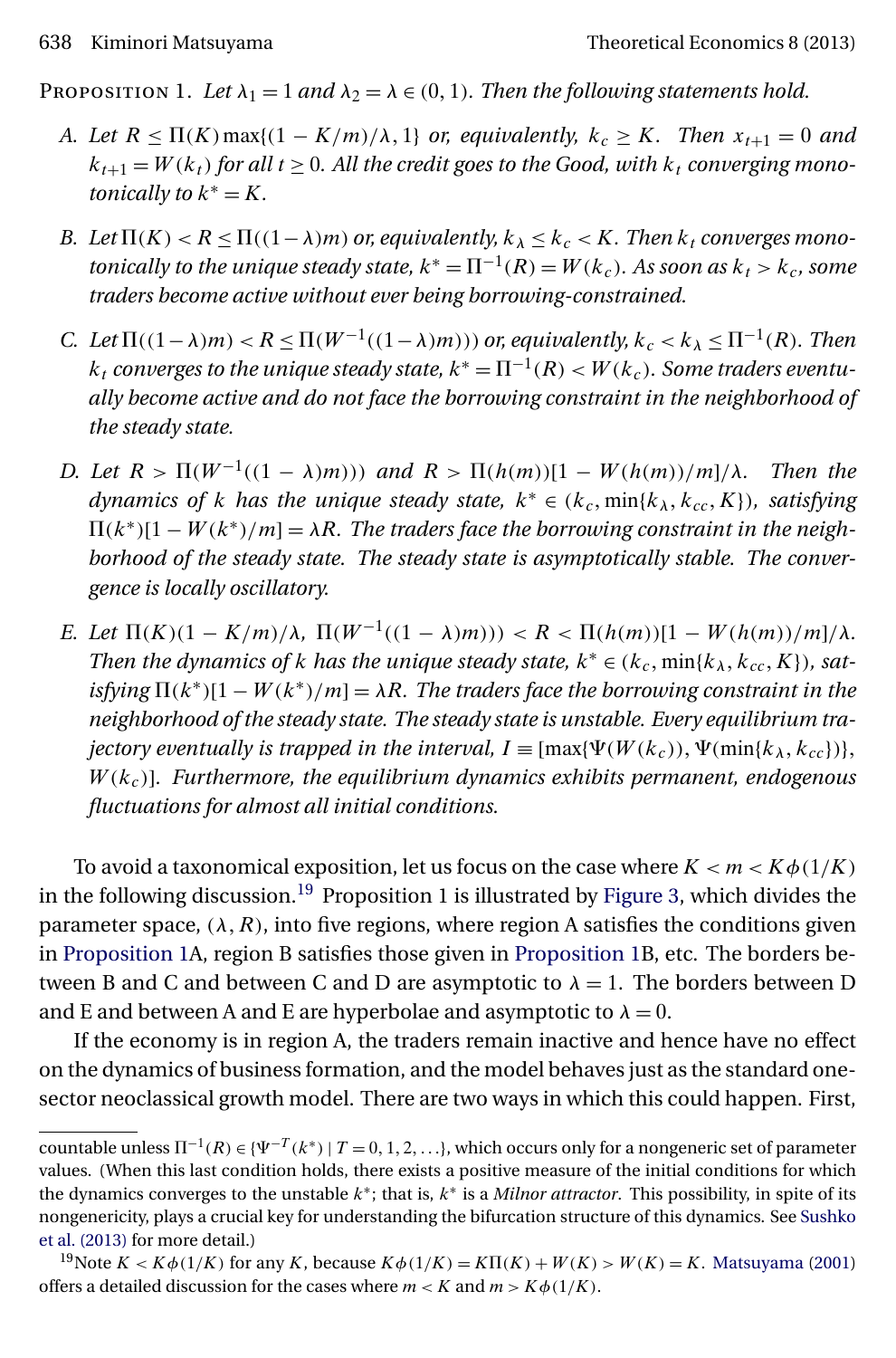<span id="page-16-0"></span>

FIGURE 3. Parameter configuration  $(K < m < K\phi(1/K))$ .

if the trading operation is unprofitable, not surprisingly, it never competes with business investment in the credit market. More specifically, this occurs if  $R \leq \Pi(K)$ , i.e., when the rate of return in trading is always dominated by business investment. Second, even if  $R > \Pi(K)$ , so that the trading operation becomes eventually as profitable as business investment, the traders would not be able to borrow if they suffer from the severe agency problem (a small  $\lambda$ ).

If the economy is in region B, the trading operation eventually becomes as profitable as business investment, because  $R > \Pi(K)$ . Furthermore, the agency problem associated with the trading operation is so minor ( $\lambda$  is sufficiently high) that the traders can finance their investments as soon as the equilibrium rate of return drops to  $R$ . As a result, business investment stays constant at  $\Pi^{-1}(R)$ . In these cases, trading changes the dynamics of business formation, but it is simply because the credit market allocates the saving to the most profitable investments. Furthermore, the dynamics always converges to the unique steady state.

The presence of the profitable trading operation has nontrivial effects on the dynamics when the economy is in region C, D, or E, i.e., when  $\lambda$  is neither too high nor too low. In particular, in the cases of regions D and E, the traders face the binding borrowing constraint in the neighborhood of the steady state. The agency problem associated with the Bad is significant enough (i.e.,  $\lambda$  is not too high) that the credit continues to flow into the Good, even if its rate of return is strictly less than  $R$ . Of course, the traders are eager to take advantage of the lower equilibrium rate of return, but some of them are unable to do so, because of their borrowing constraint. If  $\lambda$  is not too low, an improvement in net worth would ease the borrowing constraint, which drives up the equilibrium rate. This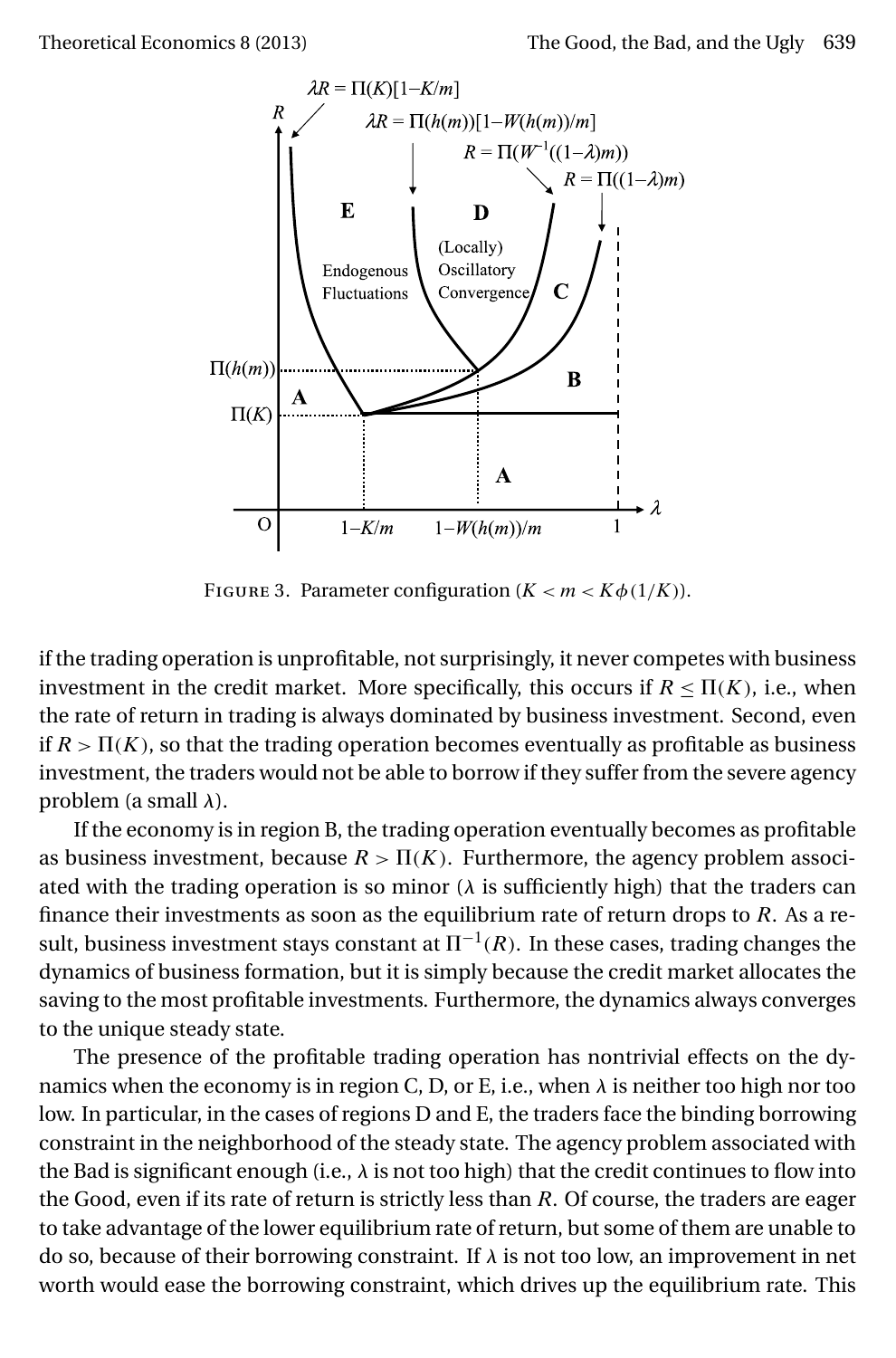<span id="page-17-0"></span>is because, with a higher net worth, they need to borrow less, and hence they are able to guarantee the lender a higher rate of return. A rise of the equilibrium rate of return in turn causes a decline in the investment in the business sector, which reduces the net worth of the agents in the next period. When  $\lambda$  is relatively high (i.e., if the economy is in region D), this effect is not strong enough to make the steady state unstable. When  $\lambda$ is relatively low (i.e., if the economy is in region E), this effect is strong enough to make the steady state unstable and generates endogenous fluctuations.<sup>20</sup> Thus, the following corollary can be stated.

COROLLARY 1. *Suppose*  $K < m < K\phi(1/K)$ . For any  $R > \Pi(K)$ , endogenous fluctuations *occur (almost surely) for some intermediate value of* λ*.*

This corollary is the main conclusion of the basic model. *Endogenous credit cycles occur when the Bad are sufficiently profitable (a high* R*) and when their agency problem is large enough that the agents cannot finance it when their net worth is low, but small enough that the agents can finance it when their net worth is high*.

Region D is also of some interest, because the local convergence toward the steady state is oscillatory and the transitional dynamics is cyclical. If the economy is hit by recurrent shocks, the equilibrium dynamics exhibit considerable fluctuations.<sup>21</sup> A quick look at [Proposition 1D](#page-15-0) (and [Figure 3\)](#page-16-0) verifies that a sufficiently high R ensures that the economy is in Region D. Thus, another corollary can be stated.

COROLLARY 2. For any  $\lambda \in (0,1)$ , the dynamics around the steady state is oscillatory for *a sufficiently high* R*.*

The intuition behind this result is easy to grasp. In the presence of the agency problem, the traders' borrowing constraint becomes binding if they are sufficiently eager to invest, i.e., when the Bad are sufficiently profitable.

Note that Propositions [1D](#page-15-0) and [1E](#page-15-0) give the conditions under which the model generates locally oscillatory convergence and endogenous fluctuations for almost all initial conditions. They are silent about the global dynamics. However, it is possible to show that the equilibrium trajectory can be characterized by stable cycles of any period, as well as chaotic behavior. I am currently working on the detailed characterization of the parameter configurations for these cycles and chaos; see, for example, [Sushko et al.](#page-28-0) [\(2013\).](#page-28-0)

## 4. Reintroducing the borrowing constraint into the business sector

So far, we have analyzed the equilibrium trajectory under the assumption that  $\lambda_1 = 1$  >  $\lambda_2 = \lambda$ . We are now going to show that, for any  $\lambda_2 = \lambda < 1$ , a small reduction in  $\lambda_1$  from  $\lambda_1 = 1$  does not affect the equilibrium trajectory.

<sup>&</sup>lt;sup>20</sup>Technically speaking, as the economy crosses  $\lambda R = \Pi(h(m))[1 - W(h(m))/m]$  from region D to region E, the steady state undergoes a *flip bifurcation*.

<sup>&</sup>lt;sup>21</sup>In addition, there are endogenous fluctuations in region D, when the flip bifurcation that occurs at the boundary of D and E is of *subcritical* type. In this case, a pair of period-2 cycles—one stable and one unstable—coexist with the stable  $k^*$  near the boundary on the side of region D. See [Sushko et al. \(2013\).](#page-28-0)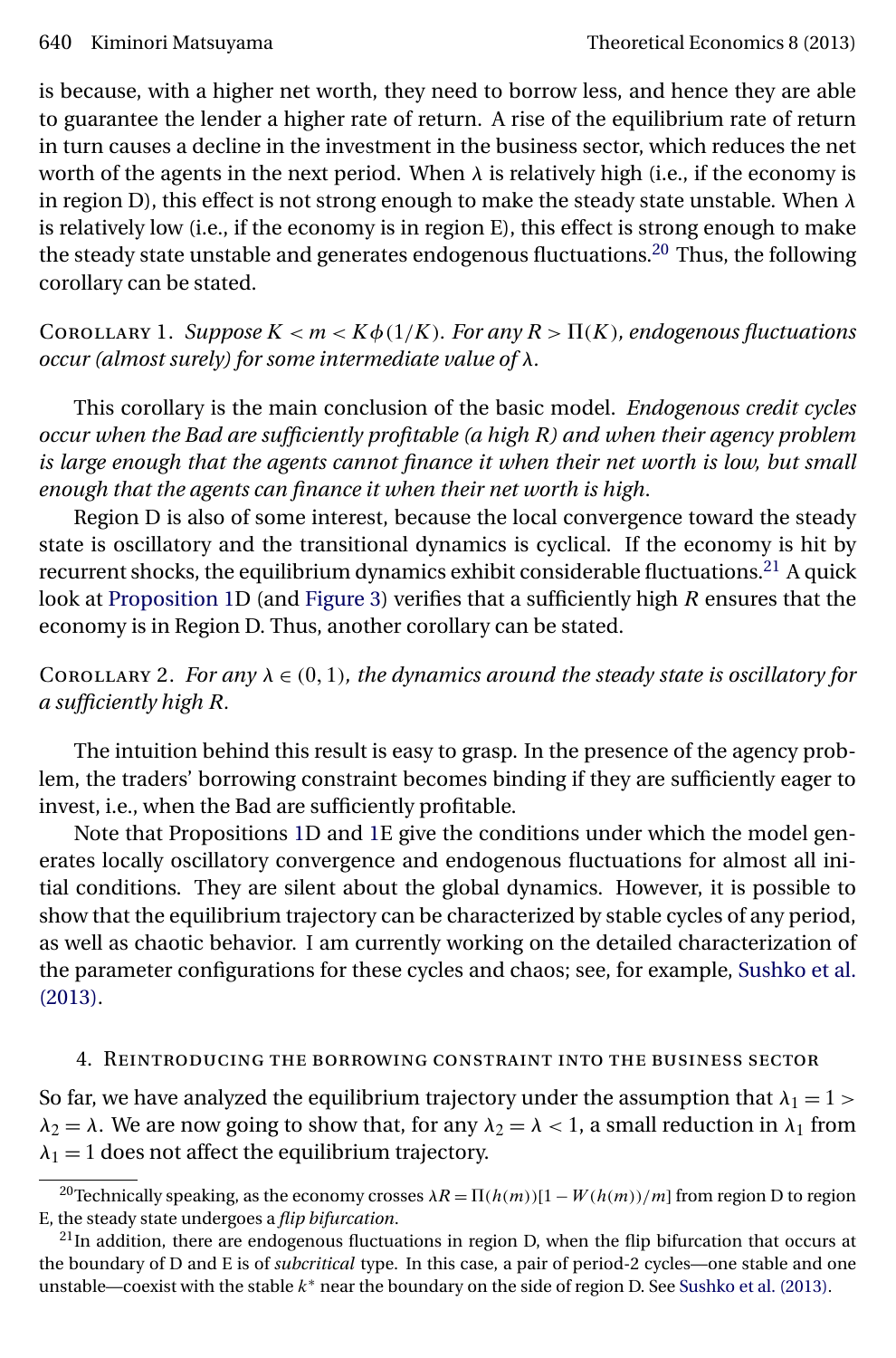<span id="page-18-0"></span>

FIGURE 4. Pledgeable returns of the Good and the Bad. (a)  $(k_{\lambda} > k_c)$ . (b)  $(k_{\lambda} < k_c)$ .

Recall that the entrepreneurs start firms when both [\(1\)](#page-4-0) and [\(3\)](#page-6-0) are satisfied. Assumption A4 ensures that some entrepreneurs are active,  $k_{t+1} > 0$ ; hence both [\(1\)](#page-4-0) and [\(3\)](#page-6-0) hold in equilibrium. Furthermore,  $k_t \leq K$  ensures that  $k_{t+1} = W(k_t) - mx_{t+1} \leq W(k_t) \leq$  $W(K) = K < \mu_1$ . Therefore, at least [\(1\)](#page-4-0) or [\(3\)](#page-6-0) must be binding; hence

$$
\Pi(k_{t+1})/\max\{[1 - W(k_t)]/\lambda_1, 1\} = r_{t+1}.
$$
\n(17)

The credit market equilibrium is given by [\(5\)](#page-9-0), [\(6\)](#page-9-0), and (17). It is easy to see that, given  $k_t$ , these equations jointly determine  $k_{t+1}$  uniquely.

Let us find the condition under which the map given in [\(8\)](#page-11-0) solves the credit market equilibrium determined by [\(5\)](#page-9-0), [\(6\)](#page-9-0), and (17). First, for any  $k_t \geq k_c$ , [\(8\)](#page-11-0) solves the credit market equilibrium if and only if the entrepreneurs do not face the binding borrowing constraint, that is, when (17) is  $\Pi(k_{t+1}) = r_{t+1}$ , i.e.,  $W(k_t) \ge 1 - \lambda_1$  for all  $k_t \ge k_c$ . The condition for this is  $\lambda_1 \geq 1 - W(k_c)$ . Then, for [\(8\)](#page-11-0) to be the equilibrium, it suffices to show that  $x_{t+1} = 0$  and  $k_{t+1} = W(k_t)$  solve [\(5\)](#page-9-0), [\(6\)](#page-9-0), and (17) for  $k_t < k_c$ . This condition is given by

$$
R/\max\{[1 - W(k_t)/m]/\lambda_2, 1\} \le \begin{cases} \lambda_1 \Pi(W(k_t))/[1 - W(k_t)] & \text{if } k_t < k_{\lambda_1} \\ \Pi(W(k_t)) & \text{if } k_{\lambda_1} \le k_t < k_c, \end{cases} \tag{18}
$$

where  $k_{\lambda_1}$  is defined implicitly by  $W(k_{\lambda_1}) \equiv 1 - \lambda_1$  and satisfies  $k_{\lambda_1} < k_c$ . Equation (18) is illustrated by Figure 4(a) (for  $k_c < k_{\lambda}$ ) and 4(b) (for  $k_c > k_{\lambda}$ ). By definition of  $k_c$ , the left hand side of (18) is strictly less than  $\Pi(W(k_t))$  for all  $k_t < k_c$ . Since the right hand side of (18) converges to  $\Pi(W(k_t))$ , as  $\lambda_1$  approaches 1, there exists  $\lambda'_1 < 1$  such that (18) holds for  $\lambda_1 \in [\lambda'_1, 1]$ . Since the left hand side of (18) weakly increases with  $\lambda_2$ , the lowest value of  $\lambda_1$  for which (18) holds,  $\lambda'_1$ , is weakly increasing in  $\lambda_2$ . It is also easy to see that (18) is violated for a sufficiently small  $\lambda_1$ ; hence,  $\lambda'_1 > 0$ . Furthermore, for any  $\lambda_1 > 0$ , (18) holds for a sufficiently small  $\lambda_2 > 0$ . Thus,  $\lambda'_1$  approaches 0 with  $\lambda_2$ . One can thus draw the following conclusion.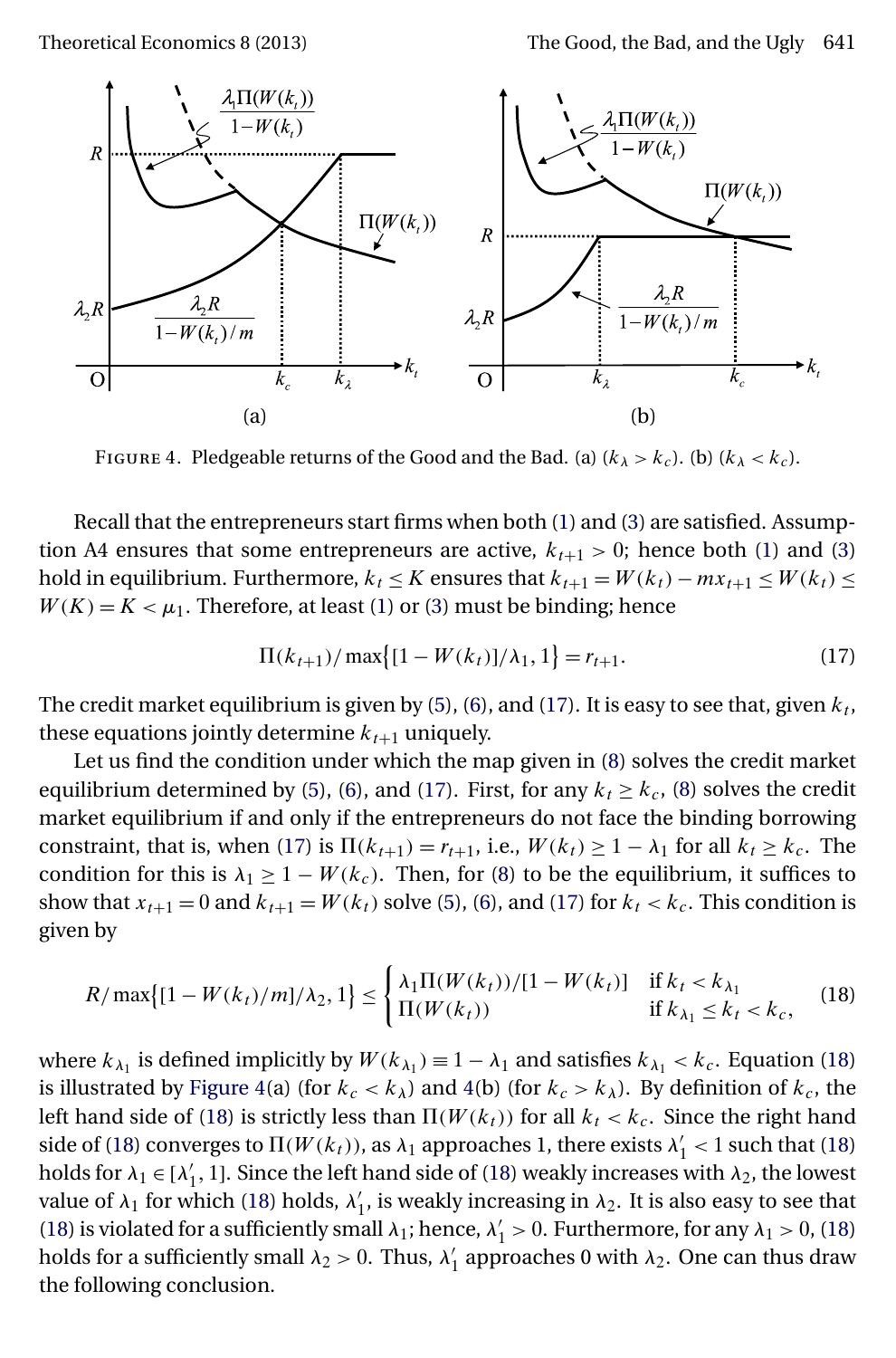<span id="page-19-0"></span>PROPOSITION 2. *For any*  $\lambda_2 = \lambda \in (0, 1)$ *, there exists*  $\Lambda(\lambda_2) \in (0, 1)$ *, such that, for*  $\lambda_1 \in$ [ $\Lambda(\lambda_2)$ , 1], the equilibrium dynamics is independent of  $\lambda_1$ .<sup>22</sup> The function  $\Lambda$  is nonde*creasing in*  $\lambda_2$  *and satisfies*  $\Lambda(\lambda_2) \geq 1 - W(k_c)$ *, and*  $\lim_{\lambda_2 \to 0} \Lambda(\lambda_2) = 0$ *.* 

Proposition 2 thus means that the analysis need not be changed as long as  $\lambda_1$  is sufficiently high. In particular, [Proposition 1](#page-15-0) and its corollaries are all unaffected.

Even with a weaker condition on  $\lambda_1$ , the possibility of endogenous fluctuations survives. When  $\lambda_1 < \Lambda(\lambda_2)$ , the map depends on  $\lambda_1$ , but shifts continuously as  $\lambda_1$  changes. Therefore, as long as the reduction is small enough,  $k^*$  is unaffected and remains the only steady state of the map. Therefore, as long as  $\lambda_2 = \lambda$  satisfies the condition given in [Proposition 1E](#page-15-0), the map generates endogenous fluctuations, because its unique steady state is unstable.

The above analysis thus shows that the key mechanism in generating endogenous fluctuations is that an improved economic condition eases the borrowing constraints for the Bad more than for the Good, so that the saving is channeled into the former at the expense of the latter. The assumption made earlier that the Good face no borrowing constraint itself is not crucial for the results obtained so far.

### 5. The Good, the Bad, and the Ugly: Introducing a credit multiplier

Most recent studies in the macroeconomics of credit frictions, such as [Bernanke and](#page-27-0) [Gertler](#page-27-0) [\(1989\)](#page-27-0) and [Kiyotaki and Moore](#page-27-0) [\(1997\)](#page-27-0), have stressed a *credit multiplier* effect. An increase in net worth stimulates business investment by easing the borrowing constraint of the entrepreneurs, which further improves their net worth, leading to more business investment. This introduces *persistence* into the system. The model developed above has no such credit multiplier effect.<sup>23</sup> Quite to the contrary, the mechanism identified may be called a *credit reversal* effect, because an increase in net worth stimulates trading at the expense of business investment, leading to a deterioration of net worth. This introduces *instability* into the system. Of course, these two mechanisms are not mutually exclusive. Combining the two is not only feasible but also useful because it adds some realism to the equilibrium dynamics. In an extension of the model shown below, both credit multiplier and reversal effects are present, and the equilibrium dynamics exhibits persistence at a low level of economic activities and instability at a high level.<sup>24</sup>

 $24$ The extension presented below also serves a second purpose. In the previous models, the Bad—the only alternative to the Good—not only generate less demand spillovers, but also face tighter borrowing constraints. This might give the reader a false impression that these two features—less spillovers and tighter borrowing constraints—must go together to have instability and fluctuations. Adding a third type of

<sup>&</sup>lt;sup>22</sup>The function  $\Lambda$  also depends on other parameters of the model, m, R, and K, as well as the functional form of  $\phi$ .

<sup>&</sup>lt;sup>23</sup>In the model above, an increase in net worth leads to an increase in business investment when  $k_t < k_c$ . This occurs because an increase in net worth leads to an increase in aggregate savings, all of which are used to finance the investment in the business sector. The aggregate investment in the business sector is independent of whether the entrepreneurs face the borrowing constraint. Therefore, it should not be interpreted as the credit multiplier effect.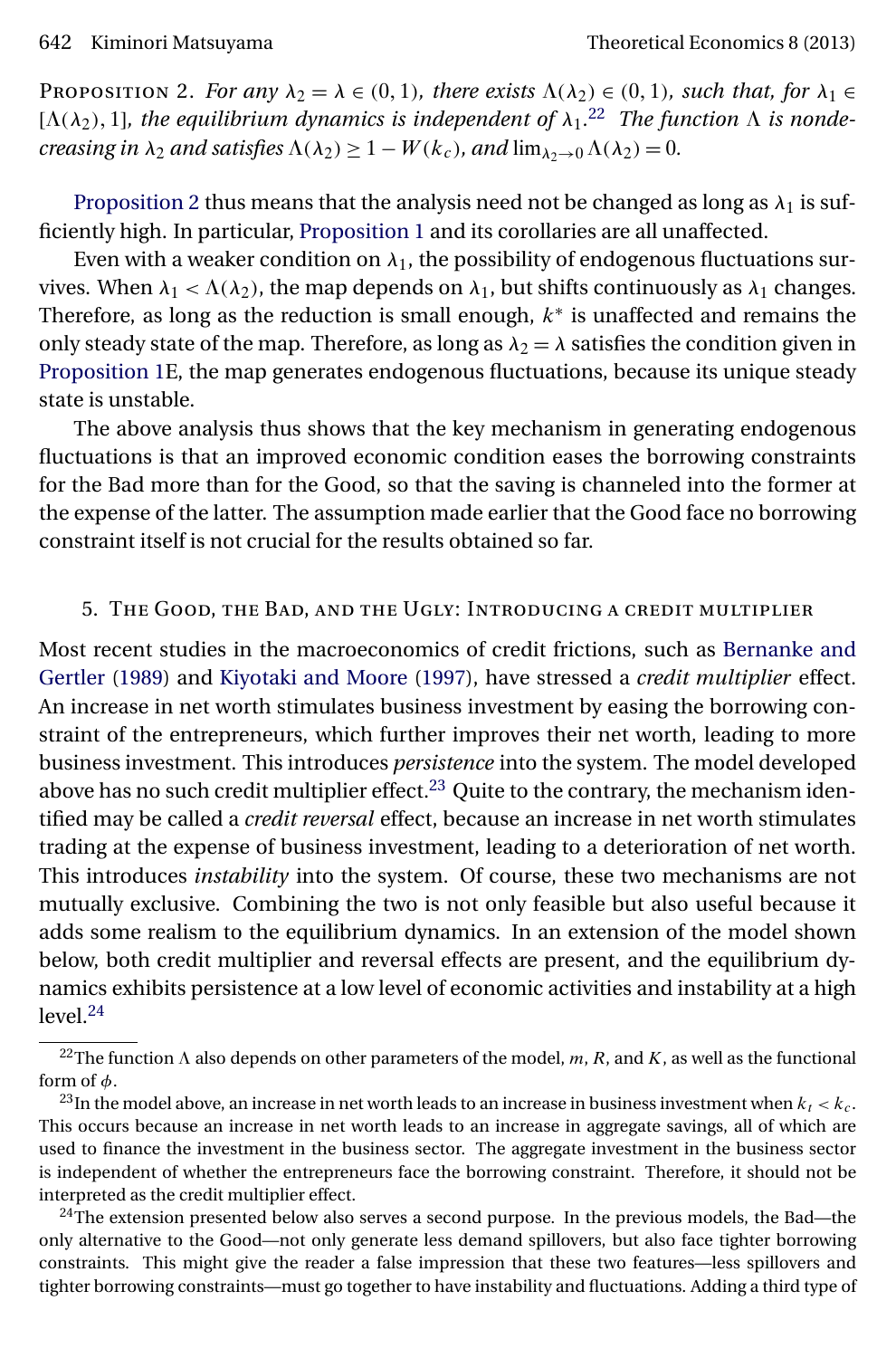The model discussed in the last section is now modified to allow the young agents to have access to a storage technology, which transforms one unit of the final good in period t into  $\rho$  units of the final good in period  $t + 1$ . The storage technology is available to all the young agents. Furthermore, it is divisible, so that the agents can invest, regardless of their level of net worth. It is assumed that the gross rate of return on storage satisfies  $\rho \in (\lambda_2 R, R)$ . This restriction ensures that storage dominates trading when net worth is low, while trading dominates storage when net worth is high. That is, the economy now has the following three types of the investment: (i) *the Good* (business investment), which are profitable, relatively easy to finance, and generate demand for the labor endowment held by the next generation of agents; (ii) *the Bad* (trading), which are profitable, relatively difficult to finance, and generate no demand for the labor endowment; and (iii) *the Ugly* (storage), which are unprofitable, need not be financed, and generate no demand for the endowment.

Let  $s_t$  be the total units of the final good invested in storage at the end of period t. Then the credit market equilibrium condition is now given by

$$
mx_{t+1} \begin{cases} = m\mu_2 & \text{if } r_{t+1} < R(W(k_t)) \\ \in [0, m\mu_2] & \text{if } r_{t+1} = R(W(k_t)) \\ = 0 & \text{if } r_{t+1} > R(W(k_t)) \end{cases} \tag{5}
$$

$$
\Pi(k_{t+1})/\max\{[1 - W(k_t)]/\lambda_1, 1\} = r_{t+1}
$$
\n(17)

$$
s_t \begin{cases} = 0, & \text{if } r_{t+1} > \rho \\ \ge 0, & \text{if } r_{t+1} = \rho \\ = \infty, & \text{if } r_{t+1} < \rho \end{cases} \tag{19}
$$

$$
k_{t+1} = W(k_t) - mx_{t+1} - s_t.
$$
\n(20)

Equations [\(5\)](#page-9-0) and [\(17\)](#page-18-0) are reproduced here for easy reference. Introducing the storage technology does not make any difference in the range where  $r_{t+1} > \rho$ . If the storage technology is used in equilibrium, the equilibrium rate of return must be  $r_{t+1} = \rho$ .

Characterizing the credit market equilibrium and the equilibrium trajectory determined by [\(5\)](#page-9-0), [\(17\)](#page-18-0), (19), and (20) for the full set of parameter values requires one to go through a large number of cases. Furthermore, in many of these cases, the presence of the storage technology does not affect the properties of the equilibrium dynamics fundamentally. In what follows, let us report one representative case, in which the introduction of the storage technology creates some important changes. More specifically, let us consider the case where the following conditions hold. First, R and  $\lambda_2 = \lambda$  sat-isfy the conditions given in [Proposition 1E](#page-15-0). This ensures that  $k_c < k^* < k_{\lambda}$ . Second,  $ρ$  is neither too low nor too high so that  $k_c < k_o < k^*$ , where  $k_o$  is implicitly defined by  $R(W(k_\rho)) \equiv \rho$ . Third,  $\lambda_1$  is large enough that  $k_{\lambda_1} < k_\rho$ , and small enough that the right hand side of [\(18\)](#page-18-0) is greater than  $\rho$  for  $k_t < k'$  and smaller than  $\rho$  for  $k_t > k'$ .

projects, with less spillovers and less borrowing constraints, shows that this is not the case. What is needed for endogenous fluctuations is that *some* profitable projects have less spillovers than others and can be financed only at a high level of economic activities.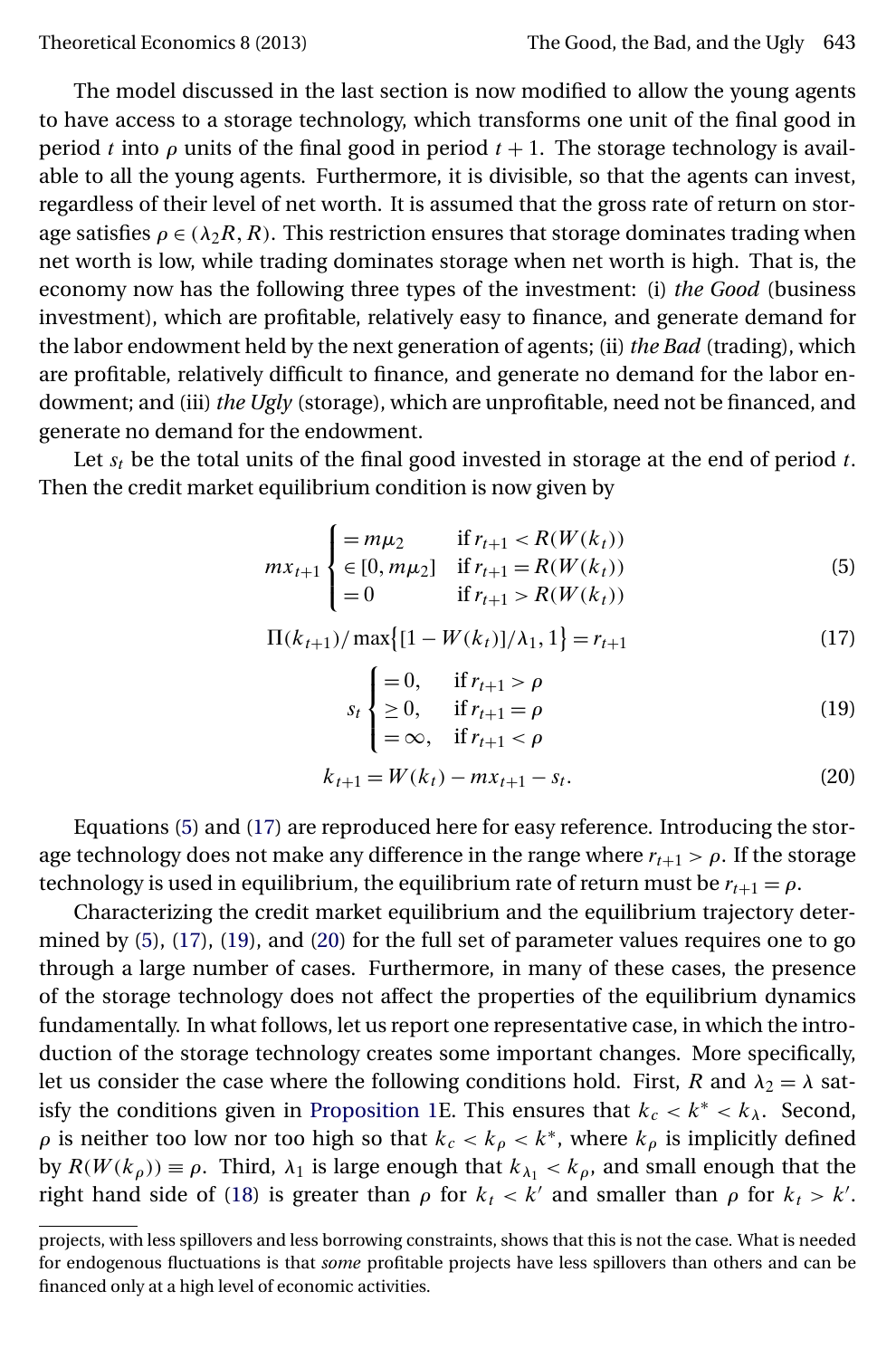<span id="page-21-0"></span>

Figure 5. Pledgeable returns of the Good, the Bad, and the Ugly.

(It is feasible to find such  $\lambda_1$  because  $k_c < k_p$ .) These conditions are illustrated in Figure 5. 25

Then, for  $k_t < k'$ , the business profit is so high that all the saving goes to the investment in the business sector and  $x_{t+1} = s_t = 0$ . For  $k' < k_t < k_\rho$ , some saving goes to the storage,  $s_t > 0$ , and hence  $r_{t+1} = \rho > R(W(k_t))$ , and the trading remains inactive,  $x_{t+1} = 0$ . Within this range, the borrowing constraint is binding for the entrepreneurs when  $k' < k_t < k_{\lambda_1}$ , and the profitability constraint is binding for the entrepreneurs when  $k_{\lambda_1} < k_t < k_\rho$ . For  $k_\rho < k_t < \min\{k_\lambda, k_{cc}, K\}$ , the storage technology is not used,  $s_t = 0$ . The entrepreneurs, whose borrowing constraint is not binding, compete for the credit with the traders who become active and face the binding borrowing constraint, and the interest is given by  $r_{t+1} = R(W(k_t)) > \rho$ . The unstable steady state,  $k^*$ , shown in [Proposition 1E](#page-15-0), is located in this range.

The equilibrium dynamics is thus governed by the map

$$
k_{t+1} = \Psi(k_t) \equiv \begin{cases} W(k_t) & \text{if } k_t \le k' \\ \Pi^{-1}(\rho[1 - W(k_t)]/\lambda_1) & \text{if } k' < k_t \le k_{\lambda_1} \\ \Pi^{-1}(\rho) & \text{if } k_{\lambda_1} < k_t \le k_{\rho} \\ \Pi^{-1}(\lambda_2 R/[1 - W(k_t)/m]) & \text{if } k_{\rho} < k_t \le \min\{k_{\lambda}, k_{cc}\} \\ \Pi^{-1}(R) & \text{if } k_{\lambda} < k_t \le k_{cc} \\ W(k_t) - m\mu_2 & \text{if } k_t \ge k_{cc}, \end{cases} \tag{21}
$$

where k' is given implicitly by  $\lambda_1 \Pi(W(k'))/[1 - W(k')] \equiv \rho$ . Equation (21) differs from [\(8\)](#page-11-0) for  $k' < k_t < k_\rho$ , where some saving goes to the storage technology and the rate of return is fixed at  $\rho$ . In particular, for  $k' < k_t < k_{\lambda_1}$ , the investment in the business sector is determined by the borrowing constraint

$$
W(k_t) = 1 - \lambda_1 \Pi(k_{t+1})/\rho.
$$

In this range, an increase in the net worth,  $W(k<sub>t</sub>)$ , eases the borrowing constraint of the entrepreneurs, so that their investment demand goes up. Instead of pushing the

<sup>&</sup>lt;sup>25</sup>In Figure 5,  $k_{\lambda_1} < k_c$ . This need not be the case and is not essential for the discussion in the text.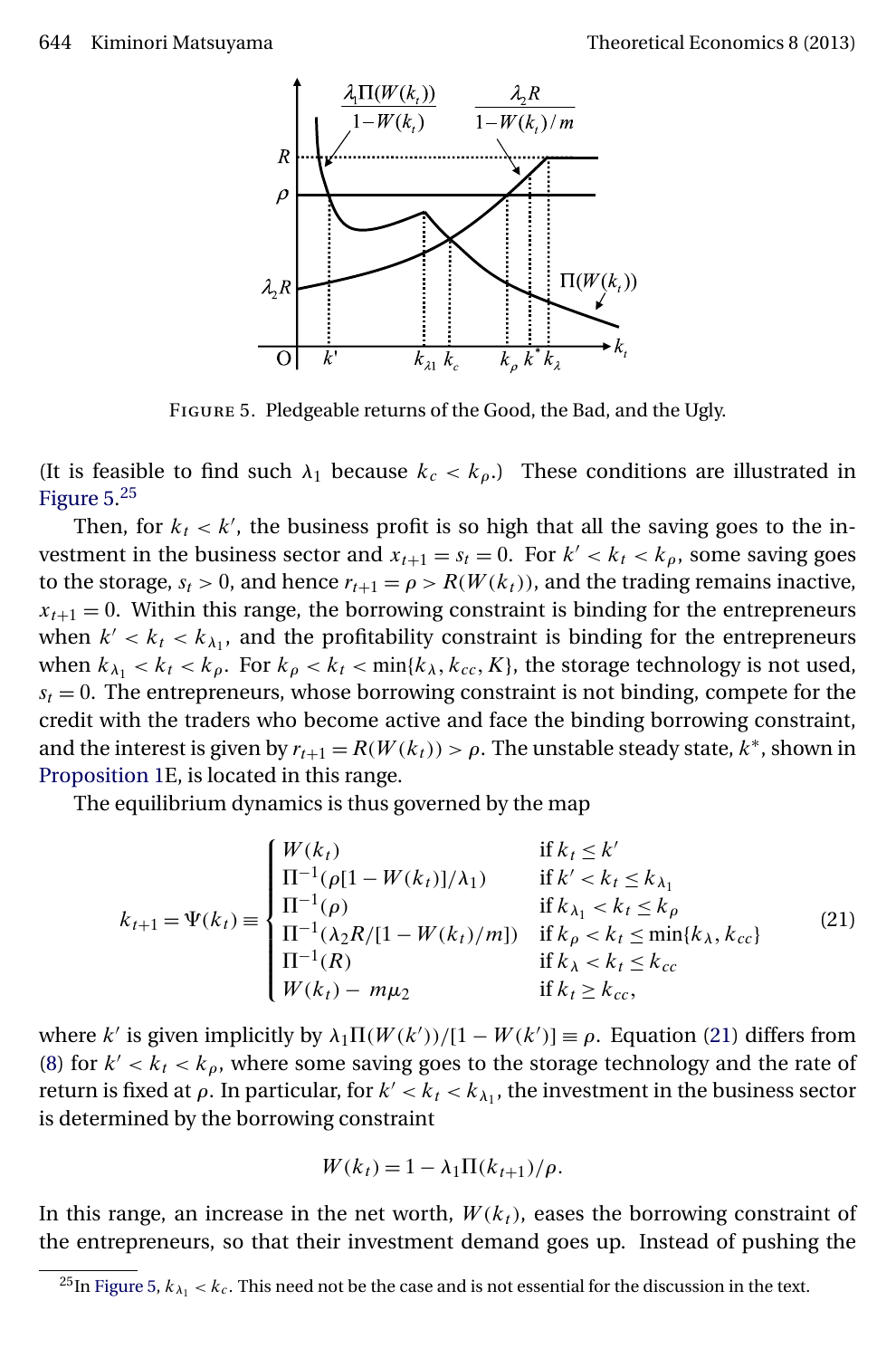<span id="page-22-0"></span>

Figure 6. The Good, the Bad, and the Ugly: (a) Intermittency and asymmetric fluctuations. (b) Intermittency and asymmetric fluctuations (a magnified view).

equilibrium rate of return, the rise in the investment demand in the business sector is financed by redirecting the savings from storage. Intuitively enough, an increase in  $\rho/\lambda_1$ shifts down the map in this range. The presence of the Ugly thus reduces the Good, which acts as a drag, slowing down the expansion processes. Unlike the Bad, however, the Ugly do not destroy the Good. And a higher business investment today leads to a higher business investment tomorrow. This mechanism is essentially identical to that studied by [Bernanke and Gertler](#page-27-0) [\(1989\)](#page-27-0).

The crucial feature of the dynamics governed by [\(21\)](#page-21-0) is that the credit multiplier effect is operative at a lower level of activities, while the credit reversal effect is operative at a higher level, including in the neighborhood of the unstable steady state,  $k^*$ . In this sense, this model is a hybrid of the model developed earlier and of a credit multiplier model à la Bernanke–Gertler.

Figure 6(a) illustrates the map [\(21\)](#page-21-0) under additional restrictions,  $\Psi(k_\rho) = \Pi^{-1}(\rho) \leq$  $\min\{k_{\lambda}, k_{cc}\}\$  and  $k_{\lambda_1} > \Psi^2(k_{\rho}) = \Psi(\Pi^{-1}(\rho)).$  The first restriction ensures that some traders remain inactive at  $\Psi(k_\rho)$ . This means that the trapping interval is given by  $I \equiv [\Psi^2(k_\rho), \Psi(k_\rho)] = [\Psi(\Pi^{-1}(\rho)), \Pi^{-1}(\rho)]^{26}$  The second restriction ensures that the trapping interval, I, overlaps with  $(k', k_{\lambda_1})$ , i.e., the range over which the credit multiplier effect is operative. Let us fix  $\rho$  and change  $\lambda_1$ . As  $\lambda_1$  is reduced,  $k_{\lambda_1}$  increases from  $\Psi^2(k_\rho)$  to  $k_\rho$ , and at the same time, the map shifts down below  $k_{\lambda_1}$ . Clearly, the map has the unique steady state,  $k^*$ , as long as  $\lambda_1$  is not too small (or  $k_{\lambda_1}$  is sufficiently close to  $\Psi^2(k_\rho)$ ). As  $\lambda_1$  is made smaller (and  $k_{\lambda_1}$  approaches  $k_\rho$ ), the equilibrium dynamics may

<sup>&</sup>lt;sup>26</sup>Note that this restriction is weaker than the restriction,  $W(k_c)\leq \min\{k_\lambda,k_{cc}\}$ , because  $k_c < k_\rho$  implies  $\Pi(W(k_c)) = R(W(k_c)) < R(W(k_\rho)) = \rho$ , hence  $W(k_c) > \Pi^{-1}(\rho)$ .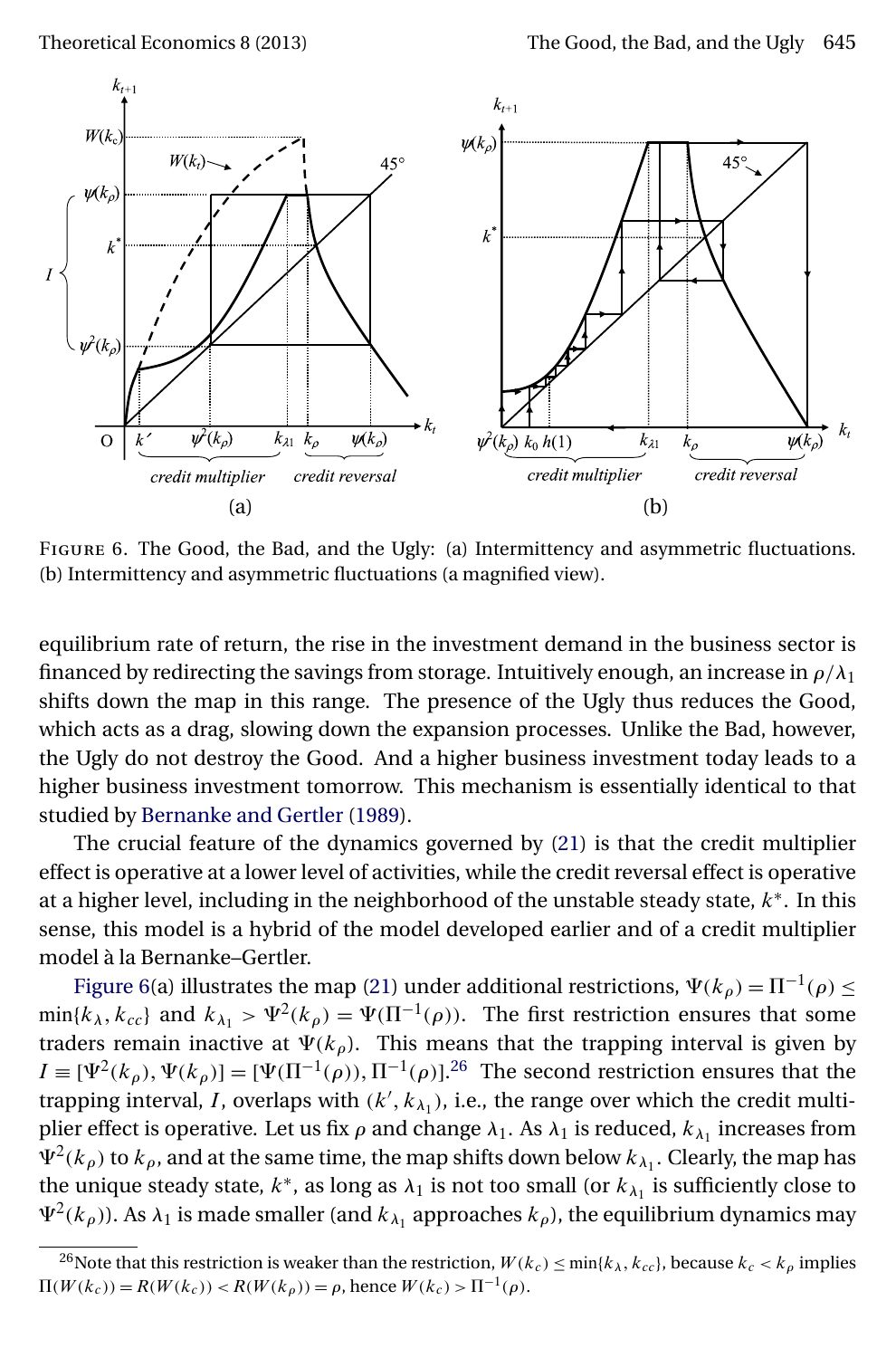<span id="page-23-0"></span>have additional steady states in  $(k', k_{\lambda_1})$ .<sup>27</sup> The following proposition gives the exact condition under which this happens.

Proposition 3. *Let* k<sup>∗</sup> *be the (unstable) steady state in [Proposition 1E](#page-15-0).*

- *A. If*  $\lambda_1 < 1 W(h(1))$  *and*  $\lambda_1 < \rho h(1)$ *, the equilibrium dynamics governed by [\(21\)](#page-21-0) has, in addition to*  $k^*$ *, two other steady states,*  $k_1^{**}$ ,  $k_2^{**} \in (k', k_{\lambda_1})$ *. They satisfy*  $k_1^{**}$  <  $h(1) < k_2^{**}$ , and  $k_1^{**}$  is stable and  $k_2^{**}$  is unstable.
- *B. If*  $\lambda_1 < 1 W(h(1))$  *and*  $\lambda_1 = \rho h(1)$ *, the equilibrium dynamics governed by [\(21\)](#page-21-0) has, in addition to*  $k^*$ *, another steady state,*  $k^{**} = h(1) \in (k', k_{\lambda_1})$ *, which is stable from below and unstable from above.*
- *C. Otherwise,*  $k^*$  *is the unique steady state of [\(21\)](#page-21-0).*

For a proof, see the [Appendix.](#page-26-0)

If  $\lambda_1 > 1 - W(h(1))$  or  $\lambda_1 > \rho h(1)$ , neither condition given in Proposition 3A or 3B holds; endogenous fluctuations clearly survive, because the map has a unique steady state,  $k^*$ , which is unstable. Even if  $\lambda_1 < 1 - W(h(1))$  and  $\lambda_1 \leq \rho h(1)$ , the equilibrium dynamics may still exhibit endogenous fluctuations in  $I \equiv [\Psi^2(k_\rho), \Psi(k_\rho)]$ . This is because, if  $h(1) < \Psi^2(k_\rho)$ , then  $k_2^{**} < \Psi^2(k_\rho)$  as long as  $\lambda_1$  is not too much lower than  $ph(1)$ , and hence the map has a unique steady state in I,  $k^*$ , which is unstable, and, for any initial condition in I, the equilibrium trajectory never leaves I.

The above argument indicates that as long as  $\lambda_1$  is not too small (or  $\rho$  is not too large), the introduction of the credit multiplier effect does not affect the result that the borrowing-constrained investment in trading generates endogenous fluctuations. This does not mean, however, that the credit multiplier effect has little effect on the nature of fluctuations. The introduction of the credit multiplier effect, by shifting down the map below  $k_{\lambda_1}$ , can slow down an economic expansion, thereby creating asymmetry in business cycles. This is most clearly illustrated by [Figure 6\(](#page-22-0)b), which magnifies the dynamics on the trapping interval, I, for the case where  $\Psi^2(k_\rho) < h(1) < k_{\lambda_1}$ . If  $\lambda_1 = \rho h(1)$ , as indicated in Proposition 3B, the map is tangent to the  $45^{\circ}$  line at  $h(1)$ , which creates an additional steady state,  $k^{**} = h(1)$ . This additional steady state is stable from below but unstable from above, and there are *homoclinic orbits*, which leave from k∗∗, and converge to  $k^{**}$  from below.<sup>28</sup> Starting from this situation, let  $\lambda_1$  go up slightly. As indicated in Proposition 3C, such a change in the parameter value makes the steady state,  $k^{**}$ , disappear, and the map is left with the unique steady state,  $k^*$ , in its downward-sloping segment, which is unstable.<sup>29</sup> The credit multiplier effect is responsible for the segment where the map is increasing and stays above but very close to the 45° line. Thus, the equilibrium dynamics displays *intermittency*, as a tangent bifurcation eliminates the tangent point,  $k^{**}$ , and its homoclinic orbits. The equilibrium trajectory occasionally

<sup>&</sup>lt;sup>27</sup>Since  $k_{\rho} < k^* < \Pi^{-1}(\rho)$ , the map does not intersect with the 45° line in [ $k_{\lambda_1}, k_{\rho}$ ].

<sup>&</sup>lt;sup>28</sup>More generally, an orbit,  $\{k_t\}_{-\infty}^{+\infty}$ , is *homoclinic* if there exists a periodic point, p, such that  $\lim_{t\to\pm\infty}k_t=p.$ 

<sup>29</sup>Technically speaking, this is known as a *fold* or *tangent bifurcation*.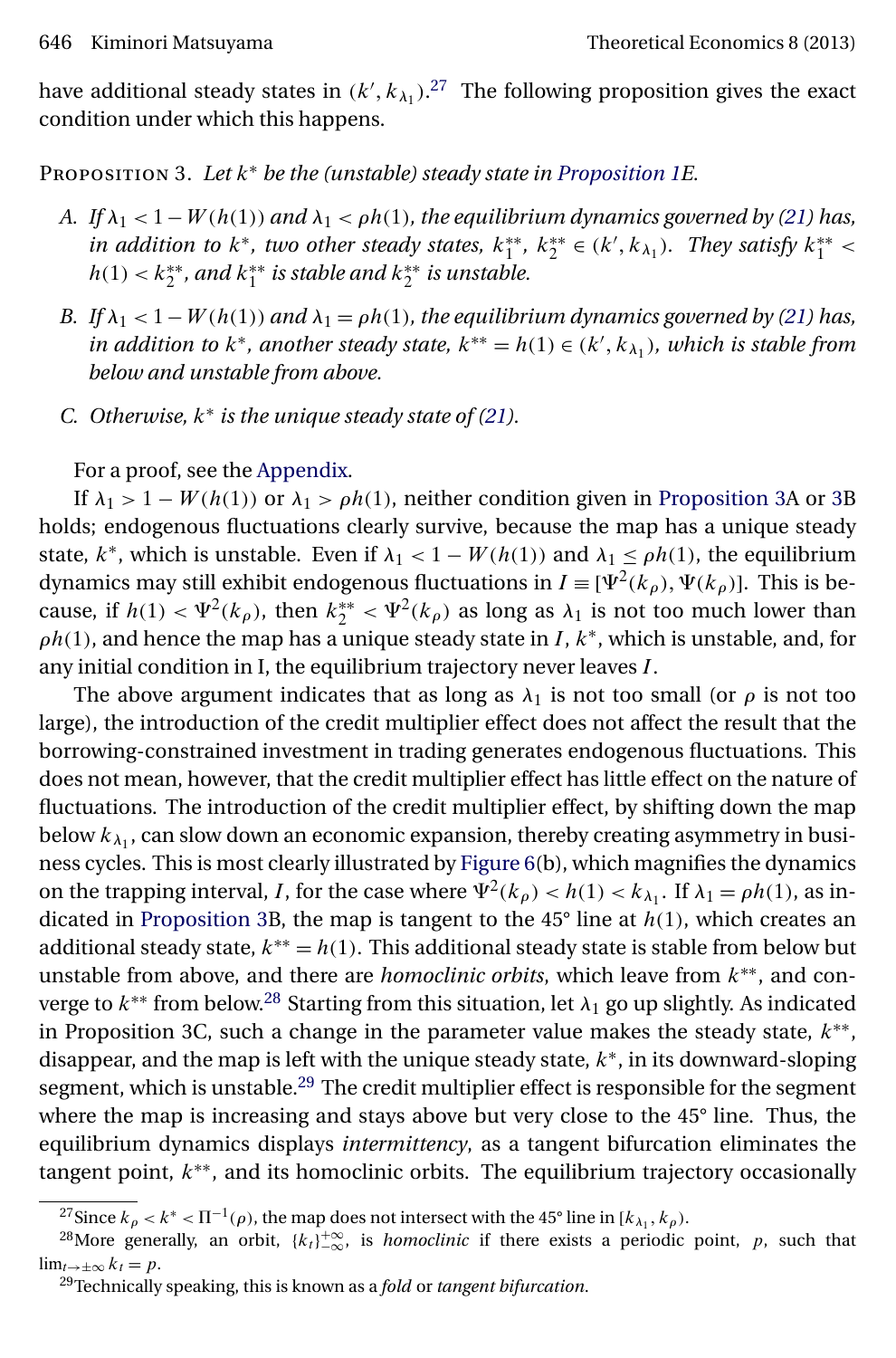<span id="page-24-0"></span>has to travel through the narrow corridor. The trajectory stays in the neighborhood of  $h(1)$  for a possibly long time, as the economy's business sector expands gradually. Then the economy starts to accelerate through the credit multiplier effect. At the peak, the traders start to invest. Then the economy plunges into a recession (possibly after going through a period of high volatility, as the trajectory oscillates around  $k^*$ ). Then, at the bottom, the economy begins its slow and long process of expansion. The map depicted in [Figure 6\(](#page-22-0)b) is said to display intermittency, because its dynamic behavior is characterized by relatively long periods of small movements punctuated by intermittent periods of seemingly random-looking movements.<sup>30</sup>

# 6. Concluding remarks

This paper has presented dynamic general equilibrium models of imperfect credit markets in which the economy fluctuates endogenously along its unique equilibrium path. The model is based on the heterogeneity of investment projects. In the basic model, there are two types of projects: the Good and the Bad. The Good require the inputs supplied by others. By generating demand for the inputs, the Good improve the net worth of other borrowers. The Bad are independently profitable, so they generate less demand spillovers than the Good. Furthermore, the Bad are subject to the borrowing constraint so that the agents need to have a high level of net worth to be able to initiate the Bad projects. When the net worth is low, the agents cannot finance the Bad and all the credit goes to the Good, even when the Bad are more profitable than the Good. This overinvestment to the Good creates a boom, leading to an improved net worth. The agents are now able to invest in the Bad. This shift in the composition of the credit from the Good to the Bad at the peak of the boom causes a decline in net worth. The whole process repeats itself. Endogenous fluctuations occur because the Good breed the Bad and the Bad destroy the Good. An extension of the basic model introduces a third type of projects, the Ugly, which are unprofitable and contribute nothing to improve borrower net worth, but are subject to no borrowing constraints. In this extended model, when the net worth is low, the Good compete with the Ugly, which act as a drag, creating the credit multiplier effect. When the net worth is high, the Good compete with the Bad, creating the credit reversal effect. By combing the two effects, this model generates asymmetric fluctuations, along which the economy experiences a long and slow process of recovery, followed by a rapid expansion and then, possibly after periods of high volatility, plunges into a recession.

Several cautions should be made when interpreting the message of this paper. First, the Good (the Bad) are defined as the profitable investment projects that contribute more (less) to improve the net worth of the next generation of agents. These effects

 $30$ What is significant here is that the introduction of the credit multiplier effect can create the intermittency, *regardless* of the functional form of  $\phi$ . Even without the credit multiplier effect, one can always choose a functional form of  $\phi$ , so as to make the function  $W(k) = \Psi(k)$  come close to the 45° line below  $k_c$ to generate the intermittency phenomenon. In this sense, the presence of the credit multiplier effect is not necessary for the intermittency. It simply makes it more plausible.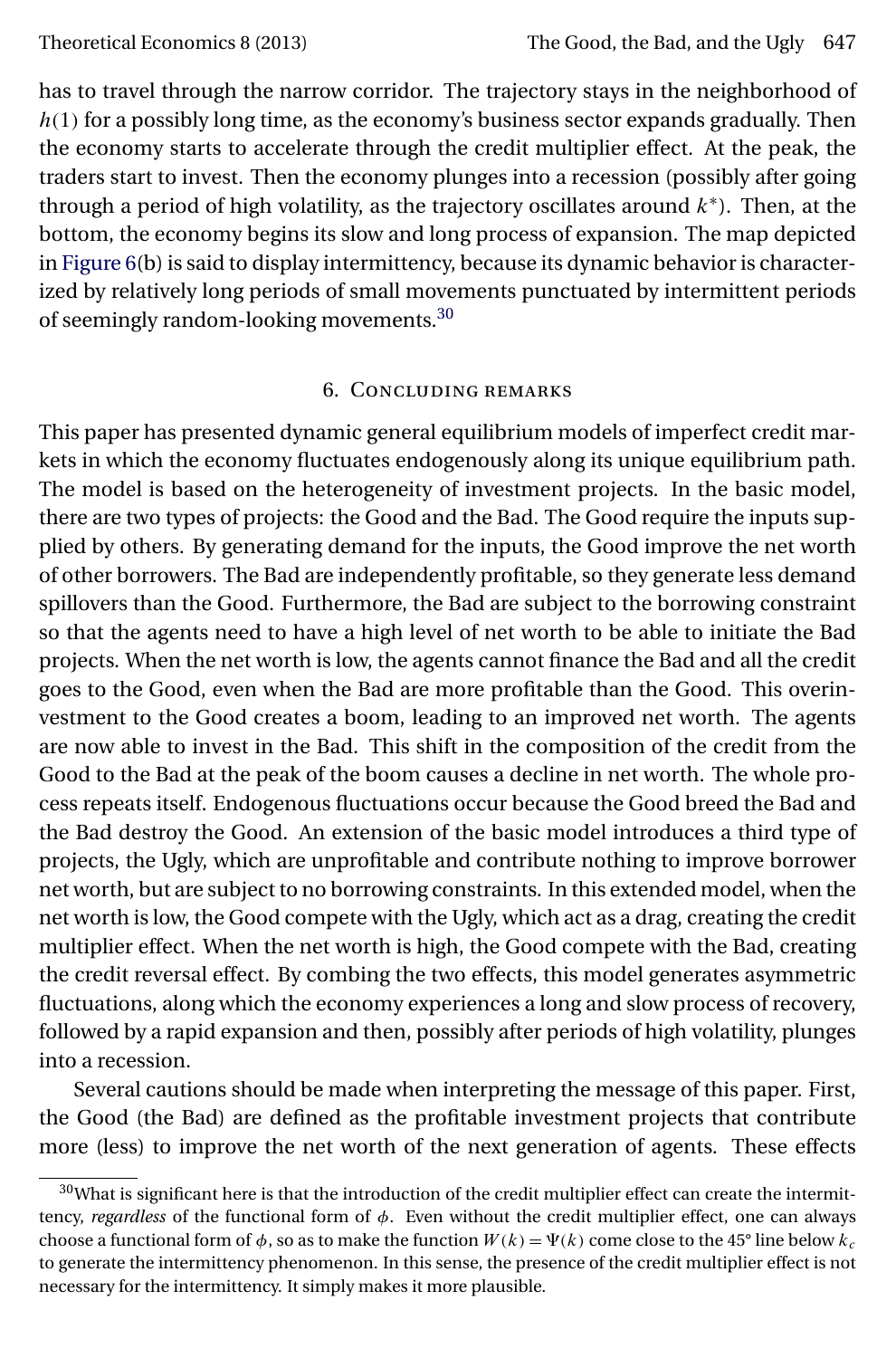operate solely through changes in the competitive prices. They are based entirely on pecuniary externalities, not on technological externalities. Therefore, one should not interpret a shift of the credit from the Good to the Bad as a sign of inefficiency. Of course, more credit to the Bad means bad news for the next generation of agents, but it is also a consequence of good news for the current generation of agents, i.e., their net worth is high.

Second, one should not hold the Bad solely responsible for credit cycles. True, the presence of the Bad is essential for credit cycles. If the Bad were removed from the models (or if they were made irrelevant by reducing R or  $\lambda$  so as to move the economy from region E to region A of [Figure 3\)](#page-16-0), the dynamics monotonically converges, as in the standard neoclassical growth model. Furthermore, the credit reversal takes place when the saving begins to flow into the Bad. However, it is misleading to say that the credit extended to the Bad is the cause of credit cycles. This is because credit cycles can also be eliminated if more credit is extended to the Bad. Recall that if the agency cost associated with the Bad is made sufficiently small (a large  $\lambda$ ), the economy moves from region E to region B in [Figure 3.](#page-16-0) One reason why endogenous fluctuations occur in region E is that the agency cost associated with the Bad is large enough that the saving continues to flow into the Good, even after the profitability of the Good becomes lower than that of the Bad. Without this overinvestment in the Good, there would not be a boom. And without the boom that precedes it, the credit reversal could not happen. Viewed this way, one might be equally tempted to argue that the credit extended to the Good is the cause of credit cycles. It is more appropriate to interpret that the heterogeneity of the investment projects and the changing composition of the credit are the causes of credit cycles, and it should not be attributed solely to the credit extended to the Good or to the credit extended to the Bad.

Third, even though the credit market frictions play a critical role in generating credit cycles, our analysis does not suggest that economies with less developed financial markets are more vulnerable to instability. As shown in [Figure 3,](#page-16-0) endogenous cycles occur for an intermediate range of the credit market imperfections. Thus, an improvement in the credit market could introduce instability into the system. In addition, one should not conclude that a significant improvement in the credit market could eliminate endogenous cycles. In the formal analysis, we assumed that there is one type of Bad projects, but this was only for convenience. In reality, there might be arbitrarily many types of Bad projects, and each type could generate instability for a different range of the credit market imperfection. Then any further improvement in the credit market may simply replace some types of Bad projects by other types of Bad projects, in which case instability would never be eliminated.

Fourth, by demonstrating recurrent fluctuations through the iterations of the timeinvariant deterministic nonlinear maps, this paper is not trying to argue that exogenous shocks are unimportant to understanding economic fluctuations. What it suggests is that exogenous shocks do not need to be large—indeed, they can be arbitrarily small to generate large fluctuations. It would be interesting to extend the model to add some exogenous shocks and investigate the interplay between the shocks and the internal destabilizing mechanism of the nonlinear system. For example, consider adding some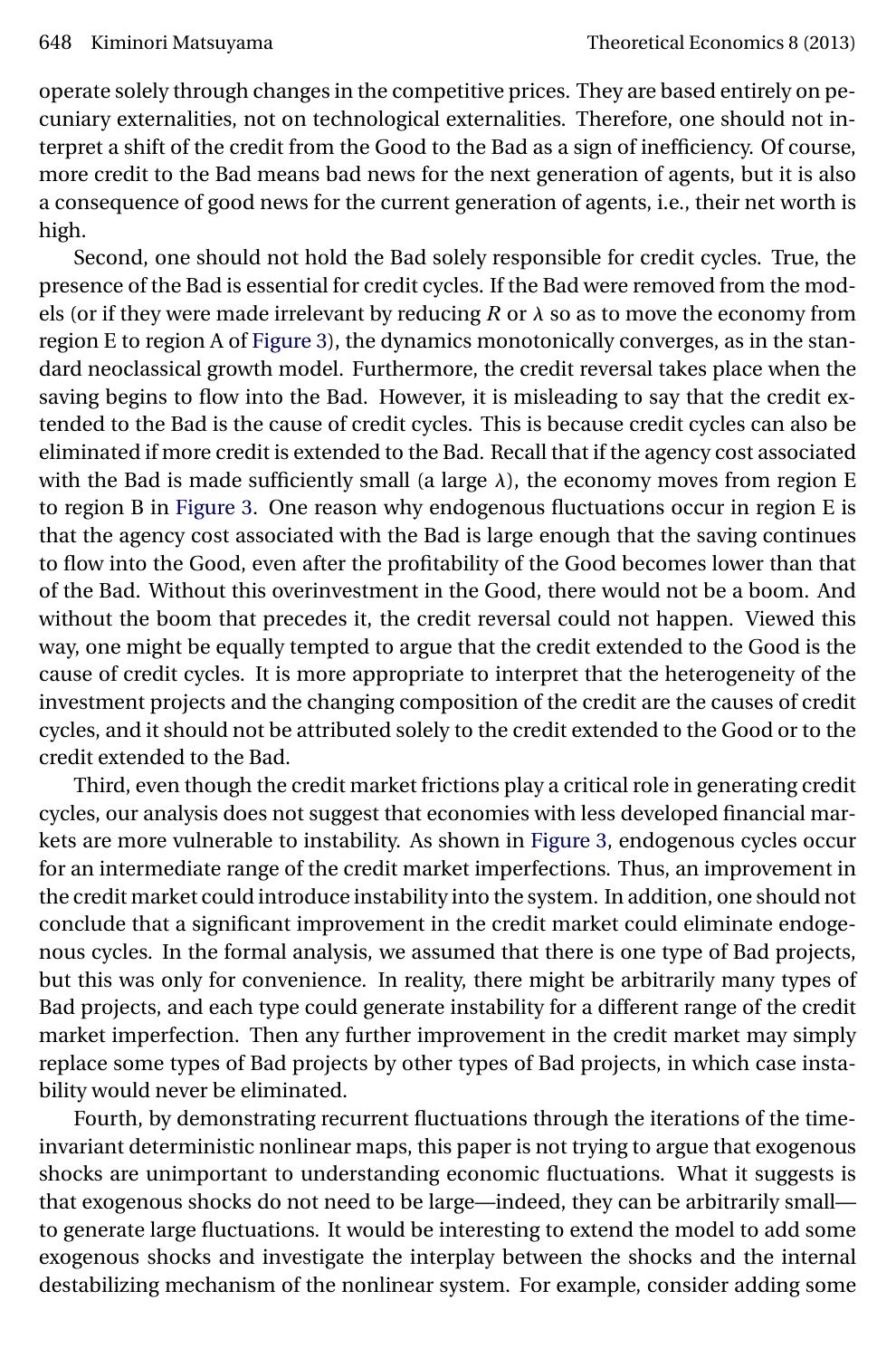<span id="page-26-0"></span>exogenous recurrent technology shocks to the final goods production, which affects the profitability of the Good projects. Imagine, in particular, such an extension in the hybrid model of [Section 5:](#page-19-0) It would shake the nonlinear map of [\(21\)](#page-21-0) up and down. Suppose that, for most of the times, the shocks are so small that the map satisfies the condition given in [Proposition 3A](#page-23-0), so that the equilibrium dynamics oscillates around the unique stable steady state,  $k_1^{**}$ , and hence can be described by the credit multiplier model a la Bernanke–Gertler. Every once in a while, the shocks are just large enough to push up the map so that it briefly satisfies the condition given in [Proposition 3C](#page-23-0). Then, after such shocks, the economy experiences a rapid expansion, and possibly after a period of high volatility, plunges into a recession, from which the economy recovers slowly to the old steady state. Such an extension may be useful for understanding why credit market frictions, while introducing persistence into the investment dynamics most of the times, also make the economy subject to intermittent episodes of "mania, panics, and crashes," as described in [Kindleberger](#page-27-0) [\(1996\)](#page-27-0), without relying on any irrationality.

#### Appendix: Proof of Proposition [3](#page-23-0)

Because the introduction of the storage technology changes the map only for  $(k', k_\rho)$ , and since  $k_\rho < k^* < \Pi^{-1}(\rho)$  implies  $\Psi(k_t) > k_t$  in  $[k_{\lambda_1}, k_\rho)$ , the dynamical system, [\(21\)](#page-21-0), could have additional steady states only in  $(k', k_{\lambda_1})$ , where it is given by

$$
k_{t+1} = \Psi(k_t) = \Pi^{-1} (\rho [1 - W(k_t)] / \lambda_1).
$$
 (\*)

By differentiating (\*) and then setting  $k_t = k_{t+1} = k^{**}$ , the slope of the map at a steady state in this range is equal to  $\Psi'(k^{**}) = -\rho W'(k^{**})/\Pi'(k^{**})\lambda_1 = \rho k^{**}/\lambda_1$ , which is increasing in  $k^{**}$ . Since  $\Psi$  is continuous, and  $\Psi(k') > k'$  and  $\Psi(k_{\lambda_1}) > k_{\lambda_1}$  hold, this means that either

- (i) the map intersects with the 45° line twice at  $k_1^{**}$  and  $k_2^{**} > k_1^{**}$
- (ii) it is tangent to the 45° line at a single point,  $k^{**} \in (k', k_{\lambda_1})$  and  $\Psi(k_t) > k_t$  in  $(k', k_{\lambda_1})/{k^{**}}$

or

(iii)  $\Psi(k_t) > k_t$  in  $(k', k_{\lambda_1})$ .

Consider the case of (ii). Then  $\rho k^{**}/\lambda_1 = 1$  and  $k^{**} = \Pi^{-1}(\rho[1 - W(k^{**})]/\lambda_1)$ , which imply that  $\Pi(k^{**})k^{**} + W(k^{**}) = \phi(1/k^{**})k^{**} = 1$  or  $k^{**} = h(1) = \lambda_1/\rho$ . Thus,  $\lambda_1 = \rho h(1)$  implies that (\*) is tangent to the 45° line at  $k^{**} = h(1)$ . Furthermore,  $h(1) = \Psi(h(1)) < W(h(1))$  implies that  $\lambda_1 \Pi(W(h(1)))/[1 - W(h(1))] < \lambda_1 \Pi(h(1))/$  $[1 - W(h(1))] = \lambda_1/h(1) = \rho = \lambda_1 \Pi(W(k'))/[1 - W(k')]$  or, equivalently,  $k^{**} = h(1) > k'$ , and  $\lambda_1$  < 1 –  $W(h(1))$  implies that  $k^{**} = h(1) < k_{\lambda_1}$ . This proves [Proposition 3B](#page-23-0). The case of (i) can always be obtained by increasing  $\rho$  from the case of (ii), which shifts down the map to create a stable steady state at  $k_1^{**} < h(1)$  and an unstable steady state at  $k_2^{**} > h(1)$ . This proves [Proposition 3A](#page-23-0). Otherwise, (iii) must hold, i.e., the map must lie above the 45° line over the entire range, in  $(k', k_{\lambda_1})$ , which completes the proof of [Proposition 3.](#page-23-0)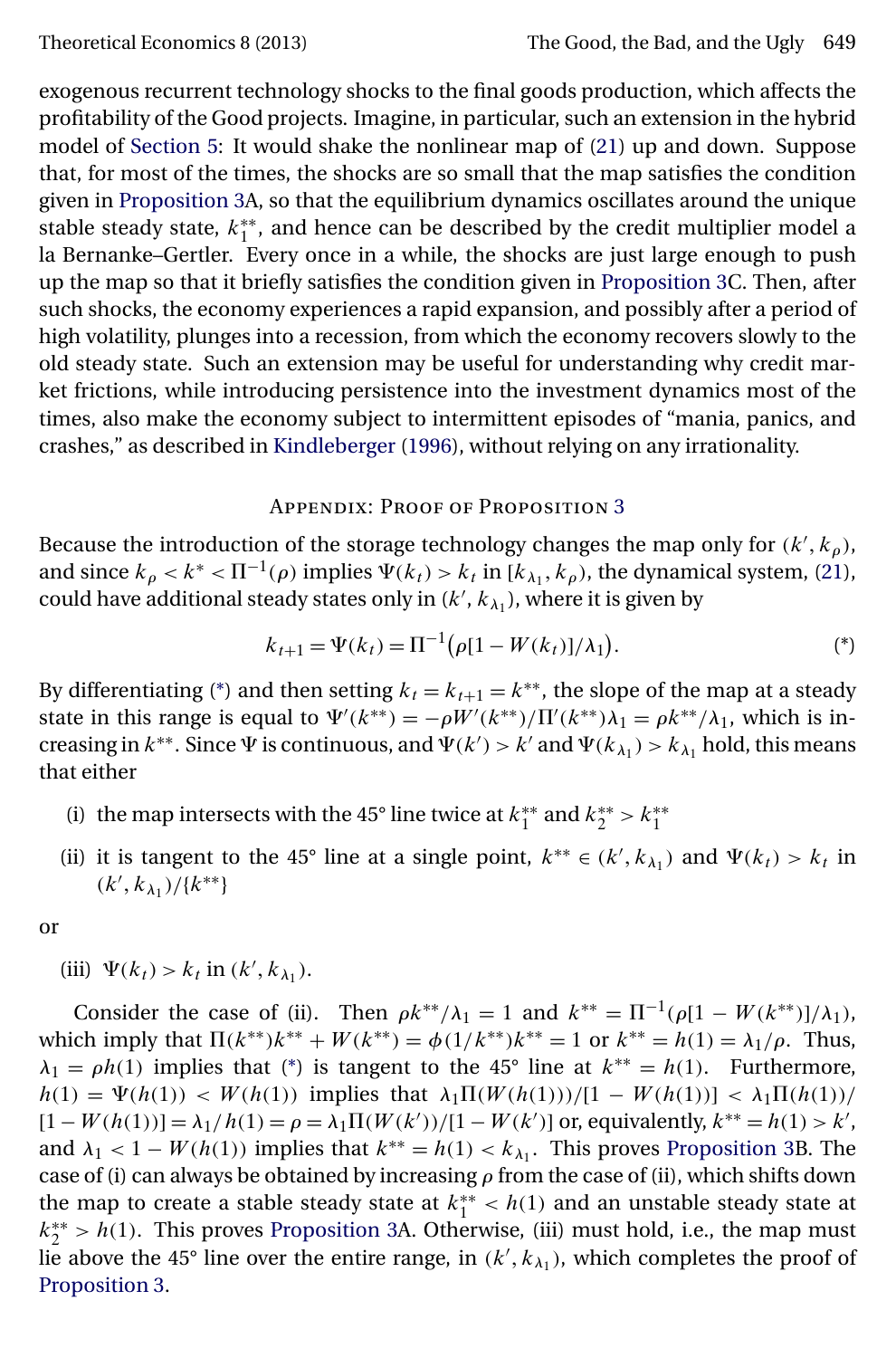# **REFERENCES**

<span id="page-27-0"></span>[Aghion, Philippe, Abhijit Banerjee, and Thomas Piketty \(1999\), "Dualism and macroe](http://www.e-publications.org/srv/te/linkserver/openurl?rft_dat=bib:1/abp99&rfe_id=urn:sici%2F1933-6837%28201309%298%3A3%3C623%3ATGTBAT%3E2.0.CO%3B2-3)conomic volatility." *[Quarterly Journal of Economics](http://www.e-publications.org/srv/te/linkserver/openurl?rft_dat=bib:1/abp99&rfe_id=urn:sici%2F1933-6837%28201309%298%3A3%3C623%3ATGTBAT%3E2.0.CO%3B2-3)*, 114, 1359–1397. [\[626\]](#page-3-0)

[Azariadis, Costas and Bruce D. Smith \(1998\), "Financial intermediation and regime](http://www.e-publications.org/srv/te/linkserver/openurl?rft_dat=bib:2/as98&rfe_id=urn:sici%2F1933-6837%28201309%298%3A3%3C623%3ATGTBAT%3E2.0.CO%3B2-3) [switching in business cycles."](http://www.e-publications.org/srv/te/linkserver/openurl?rft_dat=bib:2/as98&rfe_id=urn:sici%2F1933-6837%28201309%298%3A3%3C623%3ATGTBAT%3E2.0.CO%3B2-3) *American Economic Review*, 88, 516–536. [\[626\]](#page-3-0)

[Bernanke, Ben and Mark Gertler \(1989\), "Agency costs, net worth, and business fluctua](http://www.e-publications.org/srv/te/linkserver/openurl?rft_dat=bib:3/bg89&rfe_id=urn:sici%2F1933-6837%28201309%298%3A3%3C623%3ATGTBAT%3E2.0.CO%3B2-3)tions." *[American Economic Review](http://www.e-publications.org/srv/te/linkserver/openurl?rft_dat=bib:3/bg89&rfe_id=urn:sici%2F1933-6837%28201309%298%3A3%3C623%3ATGTBAT%3E2.0.CO%3B2-3)*, 79, 14–31. [\[625,](#page-2-0) [642,](#page-19-0) [645\]](#page-22-0)

[Boldrin, Michele and Michael Woodford \(1990\), "Equilibrium models displaying en](http://www.e-publications.org/srv/te/linkserver/openurl?rft_dat=bib:4/bw90&rfe_id=urn:sici%2F1933-6837%28201309%298%3A3%3C623%3ATGTBAT%3E2.0.CO%3B2-3)[dogenous fluctuations and chaos: A survey."](http://www.e-publications.org/srv/te/linkserver/openurl?rft_dat=bib:4/bw90&rfe_id=urn:sici%2F1933-6837%28201309%298%3A3%3C623%3ATGTBAT%3E2.0.CO%3B2-3) *Journal of Monetary Economics*, 25, [189–222.](http://www.e-publications.org/srv/te/linkserver/openurl?rft_dat=bib:4/bw90&rfe_id=urn:sici%2F1933-6837%28201309%298%3A3%3C623%3ATGTBAT%3E2.0.CO%3B2-3) [\[624\]](#page-1-0)

[Diamond, Peter A. \(1965\), "Government debt in a neoclassical growth model."](http://www.e-publications.org/srv/te/linkserver/openurl?rft_dat=bib:5/d65&rfe_id=urn:sici%2F1933-6837%28201309%298%3A3%3C623%3ATGTBAT%3E2.0.CO%3B2-3) *American [Economic Review](http://www.e-publications.org/srv/te/linkserver/openurl?rft_dat=bib:5/d65&rfe_id=urn:sici%2F1933-6837%28201309%298%3A3%3C623%3ATGTBAT%3E2.0.CO%3B2-3)*, 55, 1126–1150. [\[627\]](#page-4-0)

Freixas, Xavier and Jean-Charles Rochet (1997), *Microeconomics of Banking*. MIT Press, Cambridge, Massachusetts. [\[633\]](#page-10-0)

Guesnerie, Roger and Michael Woodford (1992), "Endogenous fluctuations." In *Advances in Economic Theory, Volume II* (Jean-Jacques Laffont, ed.), 289–412, Cambridge University Press, New York. [\[624\]](#page-1-0)

Hawtrey, Ralph G. (1913), *Good and Bad Trade: An Inquiry Into the Causes of Trade Fluctuations*. Constable, London. [\[624\]](#page-1-0)

Hirschman, Albert O. (1958), *The Strategy of Economic Development*. Yale University Press, New Haven, Connecticut. [\[624\]](#page-1-0)

Kindleberger, Charles P. (1996), *Manias, Panics, and Crashes: A History of Financial Crises*, third edition. Wiley, New York. [\[624,](#page-1-0) [649\]](#page-26-0)

[Kiyotaki, Nobuhiro and John H. Moore \(1997\), "Credit cycles."](http://www.e-publications.org/srv/te/linkserver/openurl?rft_dat=bib:11/km97&rfe_id=urn:sici%2F1933-6837%28201309%298%3A3%3C623%3ATGTBAT%3E2.0.CO%3B2-3) *Journal of Political Economy*[, 105, 211–248.](http://www.e-publications.org/srv/te/linkserver/openurl?rft_dat=bib:11/km97&rfe_id=urn:sici%2F1933-6837%28201309%298%3A3%3C623%3ATGTBAT%3E2.0.CO%3B2-3) [\[625,](#page-2-0) [642\]](#page-19-0)

Matsuyama, Kiminori (2001), "Good and bad investment: An inquiry into the causes of credit cycles." Discussion Paper 1335, Center for Mathematical Studies in Economics and Management Science, Northwestern University. [\[638\]](#page-15-0)

Matsuyama, Kiminori (2004), "The good, the bad, and the ugly: An inquiry into the causes and nature of credit cycles." Discussion Paper 1391, Center for Mathematical Studies in Economics and Management Science, Northwestern University. [\[628\]](#page-5-0)

[Matsuyama, Kiminori \(2007\), "Credit traps and credit cycles."](http://www.e-publications.org/srv/te/linkserver/openurl?rft_dat=bib:14/m07&rfe_id=urn:sici%2F1933-6837%28201309%298%3A3%3C623%3ATGTBAT%3E2.0.CO%3B2-3) *American Economic Review*[, 97, 503–516.](http://www.e-publications.org/srv/te/linkserver/openurl?rft_dat=bib:14/m07&rfe_id=urn:sici%2F1933-6837%28201309%298%3A3%3C623%3ATGTBAT%3E2.0.CO%3B2-3) [\[626,](#page-3-0) [629\]](#page-6-0)

Matsuyama, Kiminori (2008), "Aggregate implications of credit market imperfections." In *NBER Macroeconomics Annual 2007* (Daron Acemoglu, Kenneth Rogoff, and Michael Woodford, eds.), 1–60, University of Chicago Press, Chicago. [\[625,](#page-2-0) [626,](#page-3-0) [629\]](#page-6-0)